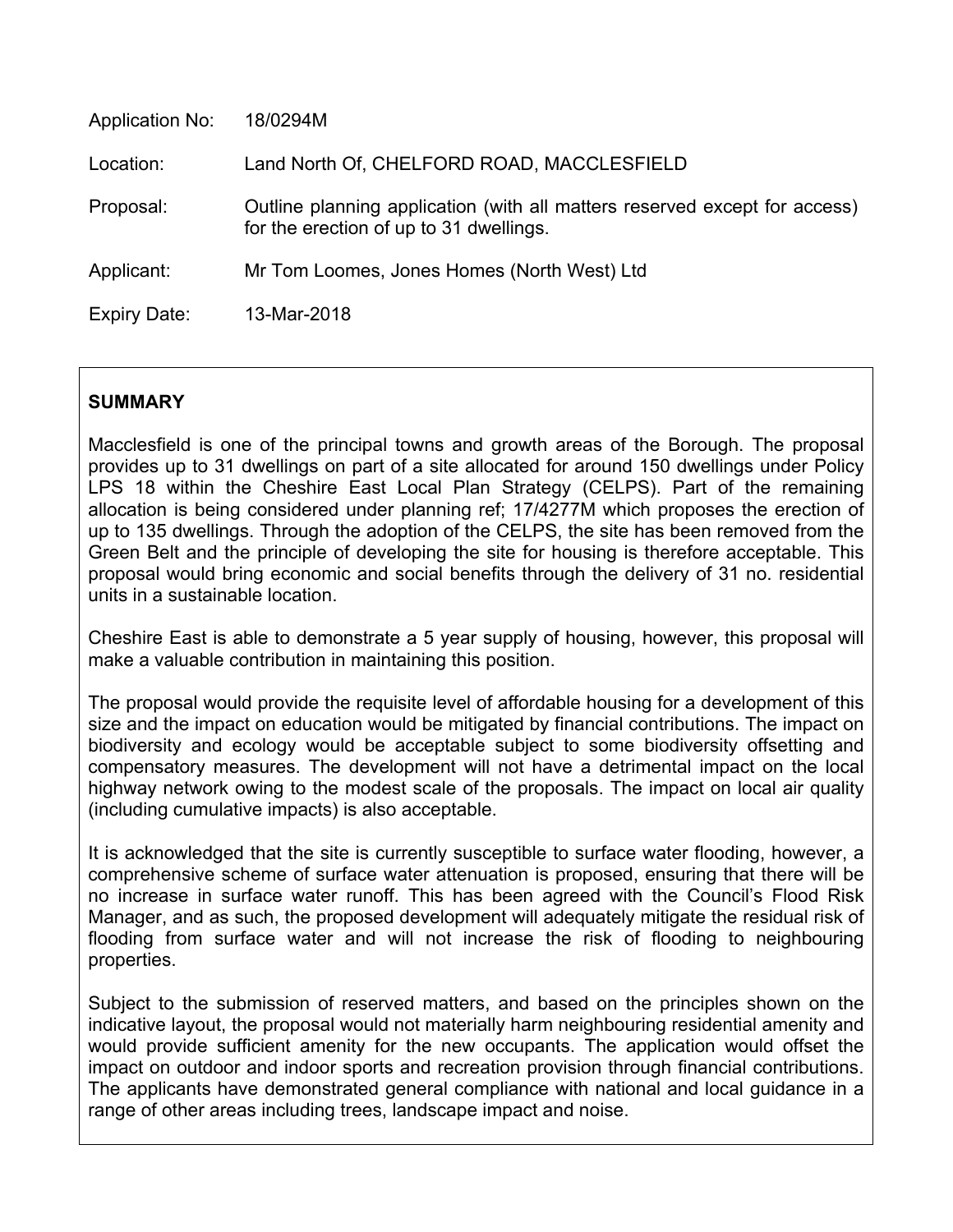On this basis, the proposal is for sustainable development which is considered to be acceptable in the context of the relevant policies of the adopted Cheshire East Local Plan Strategy, the saved policies of the Macclesfield Borough Local Plan and advice contained within the NPPF. In accordance with Sec.38 (6) of the Planning and Compulsory Purchase Act 2004 and paragraph 11 of the Framework, the proposals should therefore be approved without delay.

# **SUMMARY RECOMMENDATION**

**Approve subject to conditions and a s106 agreement.**

# **PROPOSAL**

This application seeks outline planning permission with details of access and all other matters reserved for the erection of up to 31 dwellings with vehicular access from Chelford Road.

# **DESCRIPTION OF SITE AND CONTEXT**

This application relates to a greenfield site lying to the west of Macclesfield, to the north of Chelford Road and to the South-West of Whirley Road. Surrounding uses include mainly residential and agricultural land. Whirley Primary School lies to the north-west. The site measures approximately 0.94 hectares in size and sits within a gap in the built up frontage of Chelford Road. The site forms part of an allocated site for housing development under Policy LPS 18 of the Cheshire East Local Plan Strategy (CELPS).

# **RELEVANT HISTORY**

23206P - 4 DETACHED BUNGALOWS (OUTLINE) – Refused 18-Jul-1980

56498P - NURSING HOME – Refused 16-Jan-1989

# **POLICIES**

# **Development Plan**

Cheshire East Local Plan Strategy MP1 Presumption in favour of sustainable development PG1 Overall Development Strategy PG2 Settlement hierarchy PG7 Spatial Distribution of Development SD1 Sustainable Development in Cheshire East SD2 Sustainable Development Principles IN1 Infrastructure IN2 Developer Contributions SC1 Leisure and Recreation SC2 Indoor and Outdoor Sports Facilities SC3 Health and wellbeing SC4 Residential Mix SC5 Affordable Homes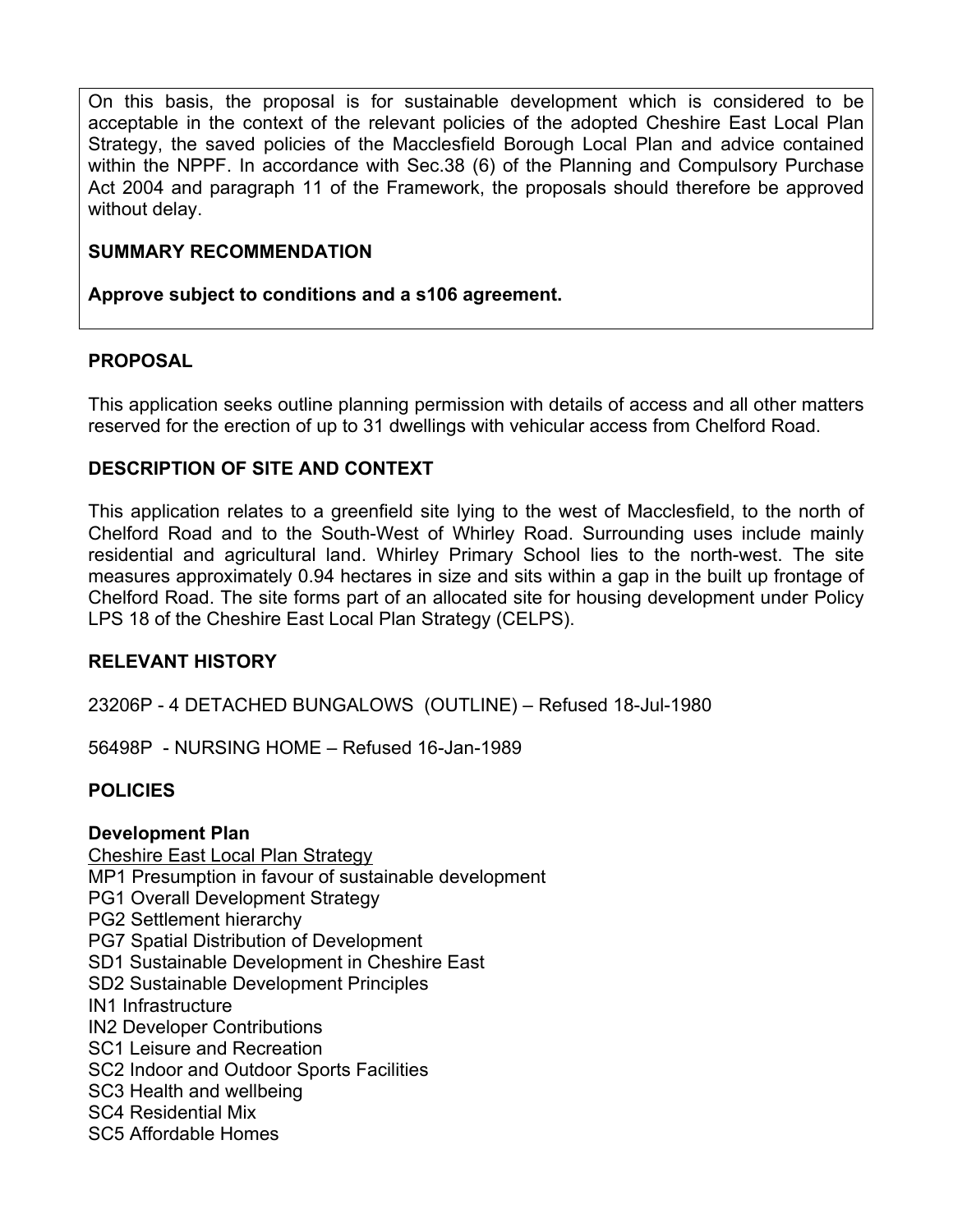SE1 Design SE2 Efficient use of land SE3 Biodiversity and geodiversity SE4 The Landscape SE5 Trees, Hedgerows and Woodland SE6 Green Infrastructure SE7 The Historic Environment SE9 Energy Efficient development SE12 Pollution, land contamination and land stability SE13 Flood risk and water management CO1 Sustainable travel and transport CO3 Digital connections CO4 Travel plans and transport assessments LPS 18 Land between Chelford Road and Whirley Road, Macclesfield Macclesfield Borough Local Plan (saved policies) NE3 Protection of Local Landscapes NE11 Nature conservation NE17 Nature conservation in major developments NE18 Accessibility to nature conservation RT5 Open space standards H9 Occupation of affordable housing DC3 Residential Amenity DC6 Circulation and Access DC8 Landscaping DC9 Tree Protection DC14 Noise DC15 Provision of Facilities DC17 Water resources DC35 Materials and finishes DC36 Road layouts and circulation DC37 Landscaping DC38 Space, light and privacy DC40 Children's Play Provision and Amenity Space DC41 Infill Housing Development DC63 Contaminated land

## **Other Material Considerations**

National Planning Policy Framework (The Framework) 2018 National Planning Practice Guidance Cheshire East Design Guide

## **CONSULTATIONS**

**ANSA (Greenspaces and CEC Leisure)** – No objection subject to onsite provision of Public Open Space (POS) and a Local Area of Play (LEAP) standard play area. There is a requirement to provide a financial contribution of £1,000 per open market family dwelling or £500 per 1 / 2 bed apartment towards Recreation and Outdoor Sport (ROS) and Indoor Sport,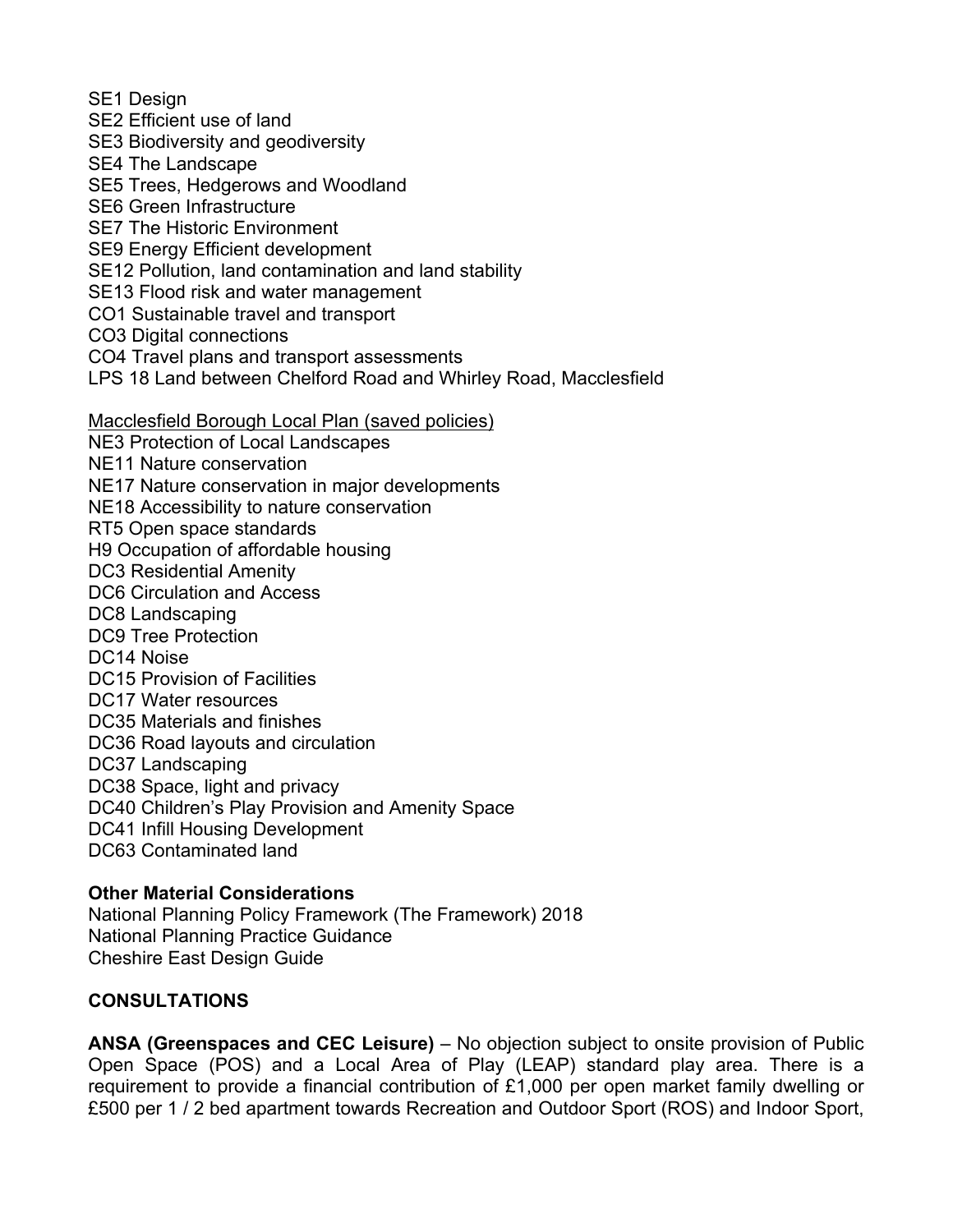but this will depend on the final housing numbers. Based on 31 dwellings, the financial contributions towards Indoor Sport would be £5460.

**Cheshire Wildlife Trust** – Objected on the basis that the proposal will result in a loss of habitat and therefore impact negatively on biodiversity.

**Education** – No objection subject to a financial contribution of £146,791 towards primary and secondary school places.

**Environmental Protection** – No objection subject to conditions / informatives relating to noise mitigation, electric vehicle infrastructure, low emission boilers, dust control, contaminated land and construction hours.

**Flood Risk Manager** – No objection subject to compliance with the recommendations made within the submitted Flood Risk Assessment & Drainage Strategy and conditions relating to finished floor levels to be 300mm above surrounding ground levels, discharge of surface water runoff to the drainage ditch along the northern boundary of the site at a maximum rate of 3 l/s, storage will be required to accommodate for the event of power or plant failure and storage will be provided for the 1 in 100-year plus 30% climate change event.

**Head of Strategic Infrastructure (Highways)** – No objection.

**Housing Strategy & Needs Manager** – No objection subject to 30% of the units being provided as affordable with a tenure split of 65% / 35% between intermediate tenure and social rent.

**NHS Eastern Cheshire Clinical Commissioning Group** – No objection. No financial contributions sought.

**Public Rights of Way** – No objection. The proposal does not directly affect a public right of way.

**United Utilities (UU)** – No objection subject to conditions. UU have also stated that there is a water main / trunk crossing the site which they will not permit building over unless the applicant diverts it at their own expense.

# **VIEWS OF THE TOWN AND PARISH COUNCILS**

**Macclesfield Town Council (MTC)** - Object on the grounds of:

- Site is Green Belt and exceptional circumstances haven't been demonstrated
- Significant impact on highways through traffic congestion requiring in depth traffic management assessment
- Impact on air quality
- Other sizeable sites within the 1 mile of the site have not been accounted for
- The cumulative impact of localised development in that area of Macclesfield
- That the impact on air quality will adversely affect the amenity of residents
- That an environmental impact assessment does not clearly demonstrate sustainability of the proposed development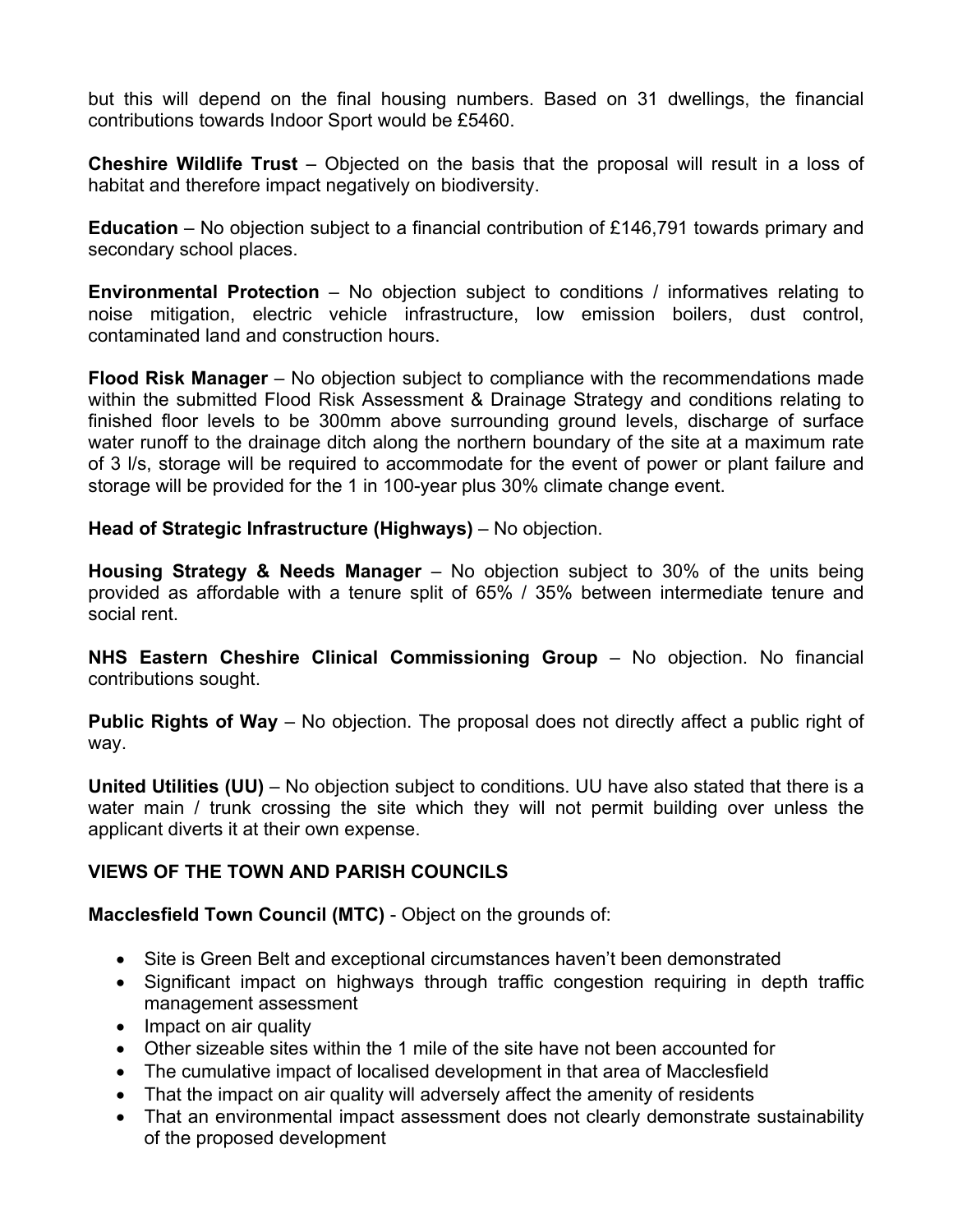The development does not provide adequately for sustainable transport methods, such as cycle and pedestrian routes

MTC also asked that neighbours' comments are taken into consideration, and that if the development goes ahead infrastructure must be put in place to support the development and appropriate air quality measures as well as community infrastructure and cycling measures.

**Henbury Parish Council** – Detailed objections have been received from the Parish. This has included detailed traffic surveys and air quality reports submitted on behalf of the Parish which have been considered by respective consultees. The main concerns are summarised below:

- The submitted applications do not cover the whole site allocation
- Traffic on the Chelford Rd frequently queues past the proposed site access towards the Broken Cross roundabout. A report commissioned by the Parish Council shows that the traffic volume and congestion is far greater than indicated in the transport assessments for applications 17/4277M and 17/4034M.
- Pedestrian flow surveys were carried out when a number of year groups were on leave due to exams
- Traffic flows are inaccurate (and therefore the Air Quality modelling also) as they do not account for the new location for Kings School, or the developments lower down the A537 e.g. Bollin Meadow
- The overall expansion of Macclesfield in the local plan is for 4350 properties, despite the original requirement being under 2500
- The proposed access will require a new roundabout on the A537, within the extent of the queues frequently encountered in east-bound traffic at Broken Cross.
- This application must be assessed in combination with surrounding applications with regards to the impacts on local infrastructure (schools, health care, utility supply etc.)
- This proposal will adversely affect air quality around Broken Cross.
- The Council has failed to produce an Air Quality Action Plan and put in place appropriate monitoring
- The air quality reports are based on inconsistent, inaccurate data and poorly positioned monitoring tubes
- There will be an adverse impact on the health of walkers and cyclists who will be exposed to NO2 levels that exceed limits, which the travel plans for these applications are promoting
- Will be very long waiting times of pedestrians which will be unsafe for school children
- The site is mostly marshy grassland on peat. It is part of the area named 'Longmoss', the name being indicative of the ground conditions. The proposal would have a significant impact on ecology and a nearby SBI and would be contrary to Local Plan Policy SE 3.
- There is oversubscription at area schools with no spare places at Fallibroome Academy and Macclesfield Academy. Proposed development would have detrimental impact on education provision. These schools are academies so the LEA cannot arrange their expansion. Approval without addressing this situation would be negligent.
- Site lies in a critical drainage area and is susceptible to surface water flooding.
- This application does not represent sensitive development and has a negative impact on the local environment and transport infrastructure.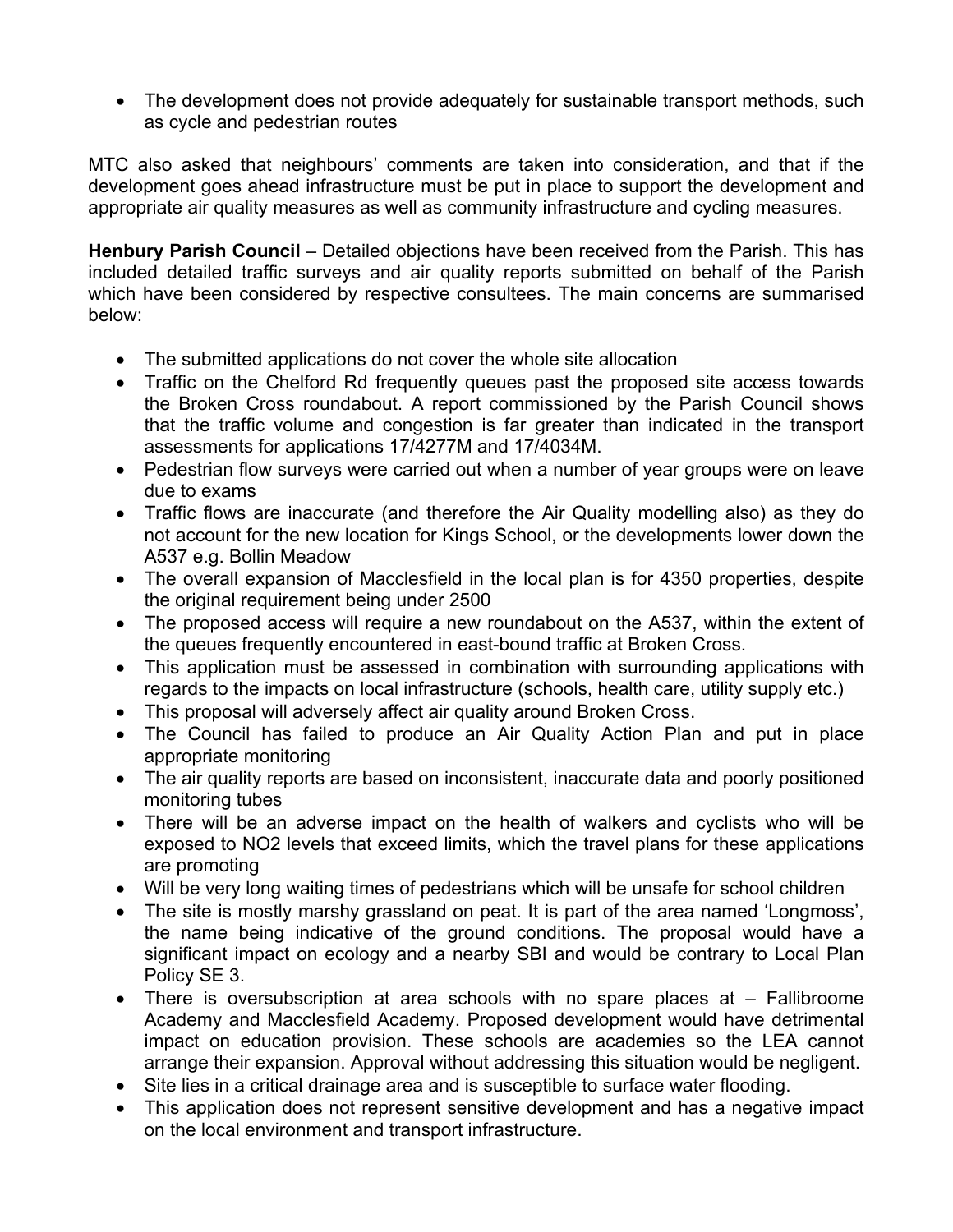# **OTHER REPRESENTATIONS**

Representations have been received from over 50 properties over the two periods of consultation objecting to this application on the following grounds:

- Intrusion into Green Belt
- Brownfield sites should be considered first
- Application needs to be considered alongside planning refs; 17/4034M and 17/4277M on air quality, traffic and congestion at broken cross roundabout, school places, doctors surgeries etc
- Applications should not be made on a piecemeal approach
- Impacts will be worse with other developments e.g. Bollin Meadow and Kings School sites
- Impact on Local Wildlife Site
- Trees have already been cleared from the site with survey works carried out afterwards
- Road congestion will be made worse
- Increase in pollution levels and impact on quality of life and health
- Road safety, lack of crossings, scarcity of speed cameras
- Impact on bats, nesting birds, owls, buzzards, moles, water voles, frogs and newts
- Site should be a designated and protected area of wetland
- Lack of consideration to parking and need for a second emergency access
- The site is susceptible to flooding and drainage problems
- Positioning of the proposed roundabout will cause accidents
- Proposed roundabout will increase emission from vehicles braking and speeding up and also vibration from heavier vehicles causing damage to properties
- Broken Cross area is already above the national quidelines for air pollution and further traffic using the area will only make this worse
- Application should not be approved until an Air Quality Action Plan is in place and measures such as electric charging points have not been proven to reduce pollution
- Application should be refused due to a lack of trust in CEC owing to previous falsified data and maladministration
- Affordable housing provision is not sufficient
- Many people objected to the allocation of this site during the local plan process
- Traffic surveys and assessments submitted for other developments in the area have been found to be inaccurate by other third party assessments
- Local schools have no capacity to accommodate more children and GP surgeries and hospital cannot cope with an increase in population
- Highway improvement works will not work
- How will farmers access their land
- Will erode the gaps between important rural settlements and lead to a loss of identity to villages such as Henbury
- Proposal with 17/4277M would exceed 150 houses
- Documents submitted on application not uploaded or removed
- There are proposals for 2.5 storey houses which are unacceptable given the mix of bungalows and 2 storey houses that border the site
- Surrounding junctions not been adequately assessed and will be over capacity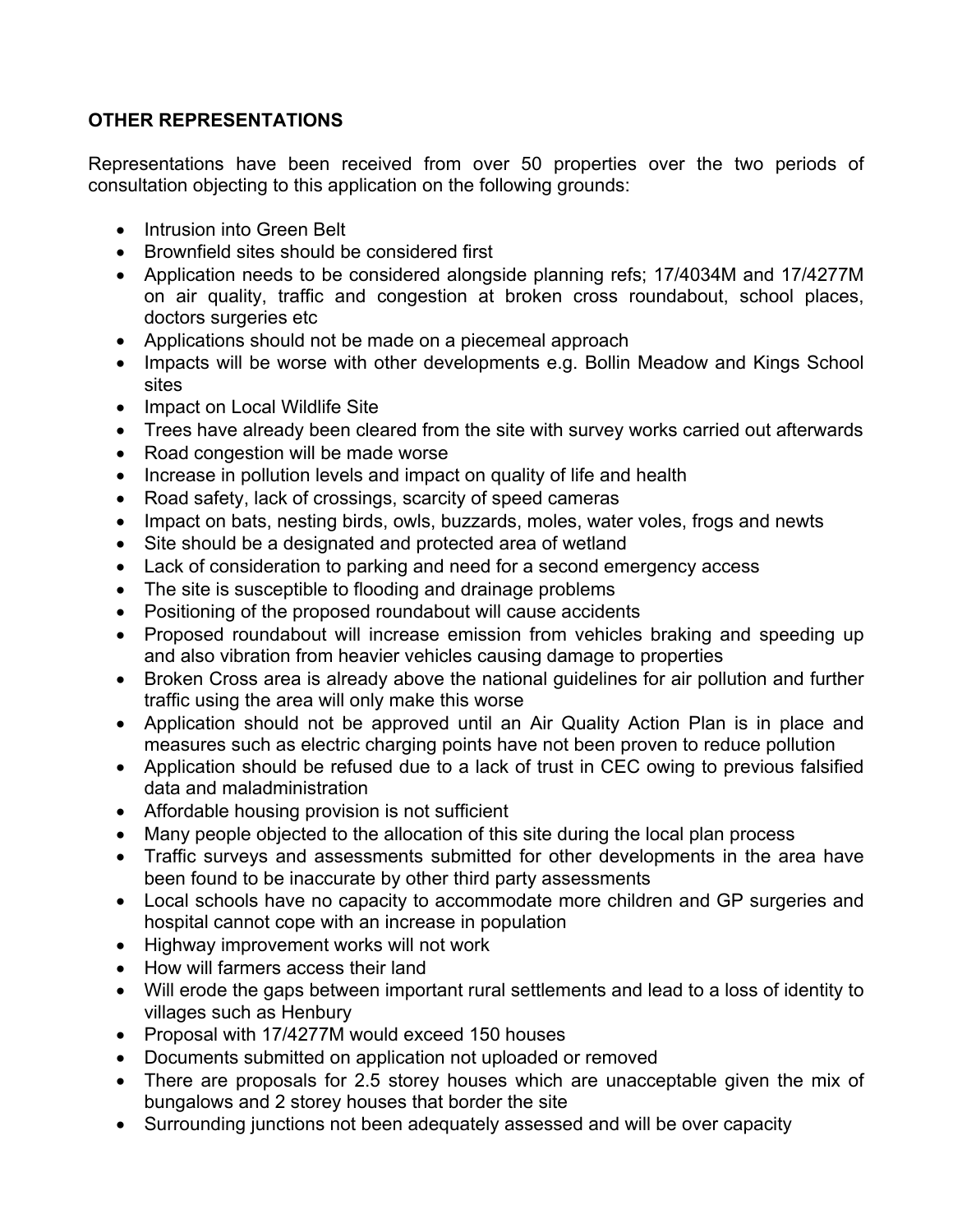- Pedestrian and cycle environment unsafe around Broken Cross
- High number of errors, omissions and inaccuracies in submissions
- Pedestrian safety survey was undertaken when at least 3 school years weren't in at Fallibroome
- Houses unlikely to be low cost / affordable
- Conflicts with advice in the NPPF
- Pollutants from surface water will affect ancient woodland

**Macclesfield Civic Society** have also raised the following concerns:

- The delivery of a roundabout must be insisted on and should be linked into the development of the adjacent site (Robinsons) to provide alternative entrance/exit points for the combined developments
- This combined with the other application/s may result in an overprovision above the site allocation
- Proposal will need to provide full 30% affordable housing
- Some concern that the cumulative impact of the strategic allocations would impact upon the efficiency and safety of the road network as a whole
- Severe congestion already occurs at a number of critical points along the A537 (Broken Cross; Prestbury Road and Chester Road junctions; Cumberland Street and Hibel Road)
- Of paramount importance that the landscaped edge of the sites in this area which form the new boundary to the Green Belt is defined in such a way as to preclude further urban expansion
- Air Quality (AQ) compliance with currently adopted air quality levels is insufficient given that the impact of increased traffic flows on the AQMA will only increase up to and beyond 2030 as a result of developments planned or foreseen in the adopted Local Plan Strategy
- Predicted levels of the measured pollutants will be worse than anticipated
- None of the AQ impacts appear to be mitigated and no suggestions are made such as encouraging modal shift to public transport or other traffic management measures to restrain traffic growth
- Transport Assessment The Transport Assessments accept the prospect of increased flows along all approaches to the Broken Cross junction with or without the proposed developments but argue that the provision of traffic signals at the junction, together with two pedestrian priority crossings would not only accommodate such flows but also reduce queue lengths on all approaches to the junction. Despite considerable mathematical modelling it appears to the Society that such a conclusion is counter intuitive. With traffic signals there are periods where all approach roads would have standing traffic (with idling engines doing no good for pollution levels) and potentially conflicting right-turning movements.

## **OFFICER APPRAISAL**

## **Principle of Development**

Macclesfield is identified as one of the 'principal' towns in Cheshire East where CELPS Policy PG 2 seeks to direct 'significant development' to the towns in order to 'support their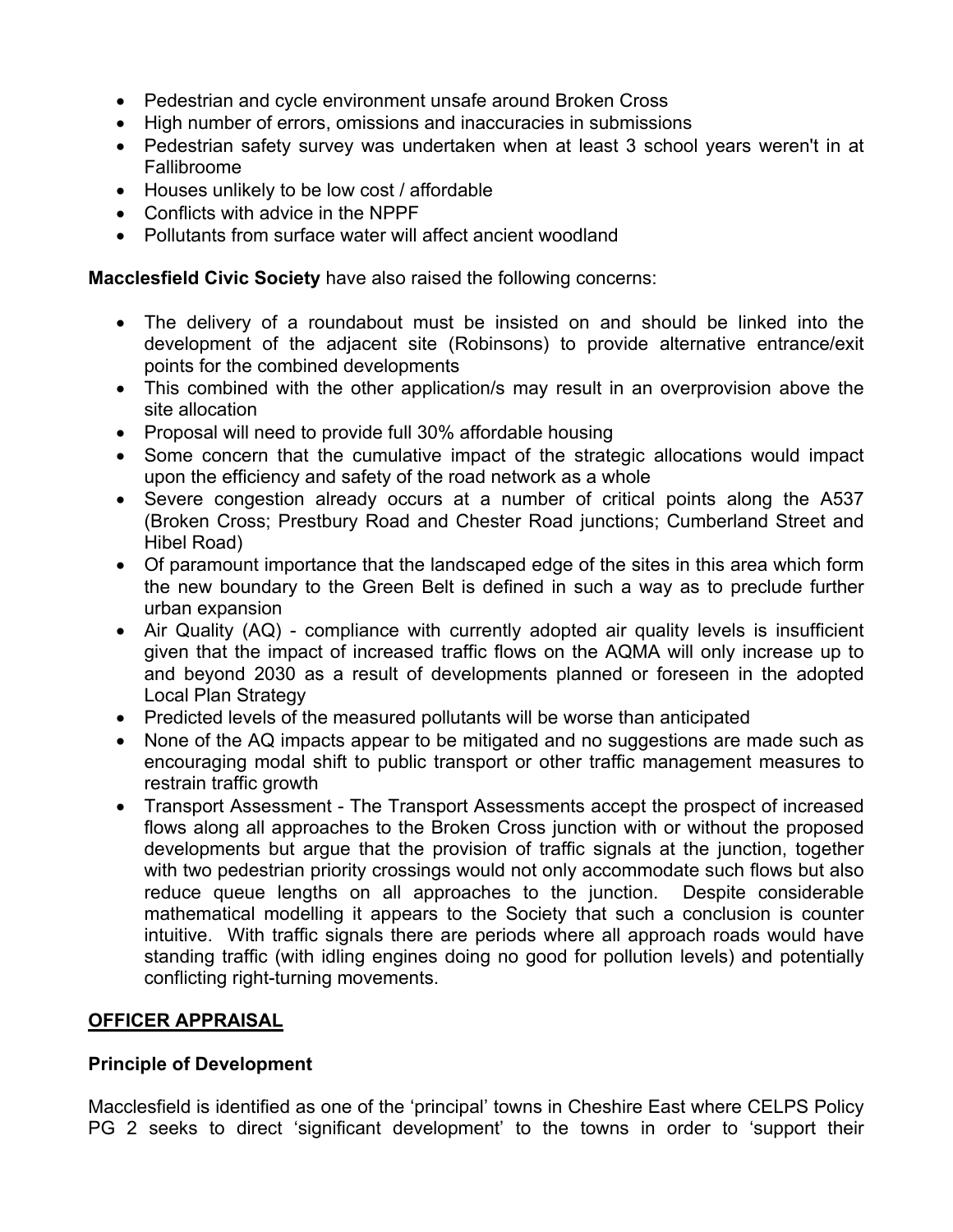revitalisation', recognising their roles as the most important settlements in the borough. Development will maximise the use of existing infrastructure and resources to allow jobs, homes and other facilities to be located close to each other and accessible by public transport.

The application site is part of a strategic site allocation for housing under Policy LPS 18 of the Cheshire East Local Plan Strategy (CELPS). When the Council adopted the Cheshire East Local Plan Strategy on 27th July 2017, the site was removed from the Green Belt.

Site LPS 18 states that the development of Land between Chelford Road and Whirley Road will be achieved over the Local Plan Strategy period through:

1. The delivery of around 150 new dwellings;

2. Provision of public open space and green linkages to existing footpaths and rights of way;

3. The incorporation of natural features such as trees, the existing pond and landform features into any development proposal;

4. Creating a readily recognisable Green Belt boundary, that will endure in the long term, along the western edge by tree planting and landscaping along the existing hedge line extending north-eastwards to the existing pond;

5. Pedestrian and cycle links to new and existing residential areas, shops, schools and health facilities; and

6. On site provision, or where appropriate, relevant contributions towards highways and transport, education, health, open space and community facilities.

Additionally, the following site specific principles of development apply:

a. The development would be expected to contribute towards off-site road infrastructure improvements in the central, western and southern/south western Macclesfield area.

b. The Local Plan Strategy site is expected to provide affordable housing in line with the policy requirements set out in Policy SC 5 'Affordable Homes'.

c. The line of the existing sewer should be protected.

d. The site should be developed so as to facilitate any junction improvements that may be necessary for a future road link between Chelford Road and Congleton Road.

Sec.38 (6) of the Planning and Compulsory Purchase Act 2004 states that planning applications and appeals must be determined "*in accordance with the plan unless material considerations indicate otherwise*". In light of LPS 18, which allocates this site for housing development, the principle of developing the site for around 150 dwellings is acceptable. Whilst this proposal does not include all of the land allocated under LPS 18, it is not a requirement that any applications submitted on allocated sites are done so in a single application. The important thing to note is that this proposal would not preclude the remaining part of the site allocation from being brought forward. In this regard, there is an application currently being considered on land to the north and east under planning ref; 17/4277M for the larger part of this allocated site. The applications need to be considered on their merits. The total number of dwellings proposed by the two applications in relation to LPS 18 is 165, which can be accommodated satisfactorily and is therefore in compliance with LPS 18.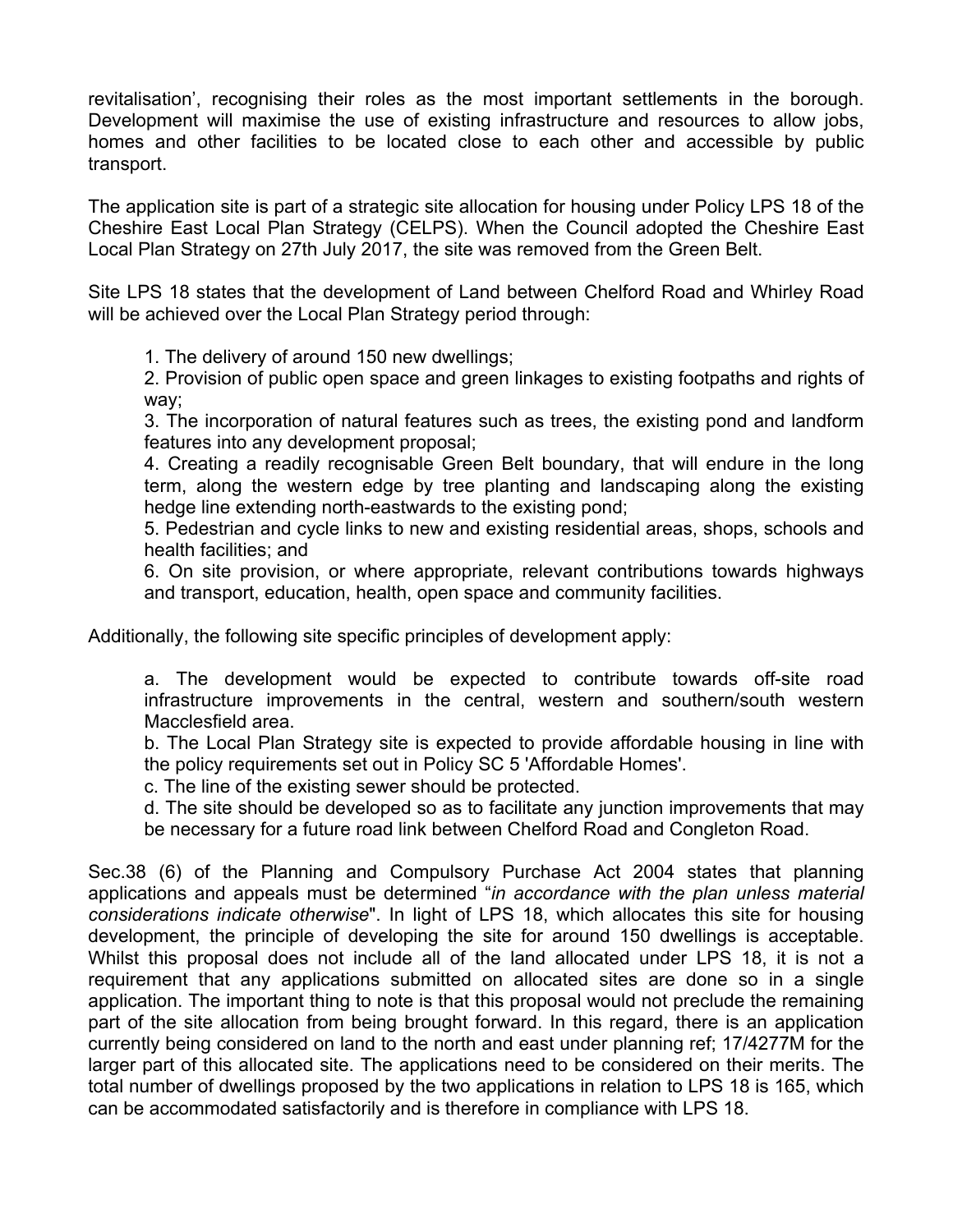As per para 11 of the Framework and CELPS Policy MP 1, there is a presumption in favour of sustainable development taking into account the three dimensions of sustainable development (social, economic and environmental) and compliance with the Development Plan in accordance with Sec.38 (6).

## **SOCIAL SUSTAINABILITY**

## **Housing Land Supply**

The Cheshire East Local Plan Strategy forms part of the statutory development plan.

Section 38(6) of the Planning and Compulsory Purchase Act 2004 and section 70(2) of the Town and Country Planning Act 1990 requires that applications for planning permission be determined in accordance with the development plan, unless material considerations indicate otherwise. This is the test that legislation prescribes should be employed on planning decision making. The 'presumption in favour of sustainable development' at paragraph 11 of the NPPF means: "approving development proposals that accord with an up to date development plan without delay"

The Council can now demonstrate a 5 year supply of land for housing, but it is important to note that this proposal would deliver 31 no dwellings on an allocated site within the adopted Local Plan within one of the Principal Towns in the Borough. The Council needs to keep the supply rolling and proposals that bring forward the Council's strategic vision through the development of the allocated sites such as this one will assist in relieving pressure on other edge of settlement sites and the countryside. As such, this is a key benefit of the scheme.

## **Affordable Housing**

Policy SC 5 of the CELPS and the Councils Interim Planning Statement on Affordable Housing (IPS) requires the provision of 30% affordable housing on all 'windfall' sites of 15 dwellings or more. This relates to both social rented and/or intermediate housing, as appropriate. Normally the Council would expect a ratio of 65/35 between social rented and intermediate housing.

As this is an outline application for up to 31 dwellings, 9 of the units will be required to be affordable, depending on the final number of dwellings on the site. To satisfy the required tenure split, 6 of the units would need to be provided as social rented accommodation and 3 of the units as intermediate tenure.

The SHMA 2013 shows the majority of the annual need in Macclesfield up to 2018 is for 103 x 2 bedroom and 116 x 3 bedroom General Needs dwellings and 80 x 1 bedroom dwellings for Older Persons accommodation which could comprise of Flats, Bungalows, Cottage Flats or Lifetime Homes.

The number on the Cheshire Homechoice waiting list that have expressed Macclesfield as their first choice is 1294. This can be broken down to 683 x 1 bedroom accommodation, 417 x 2 bedroom, 158 x 3 bedroom, 36 x 4+ bedroom dwellings, therefore a mix of 1, 2 and 3 bedroom general needs dwellings, and 1 bedroom Older Persons dwellings on this site would be acceptable.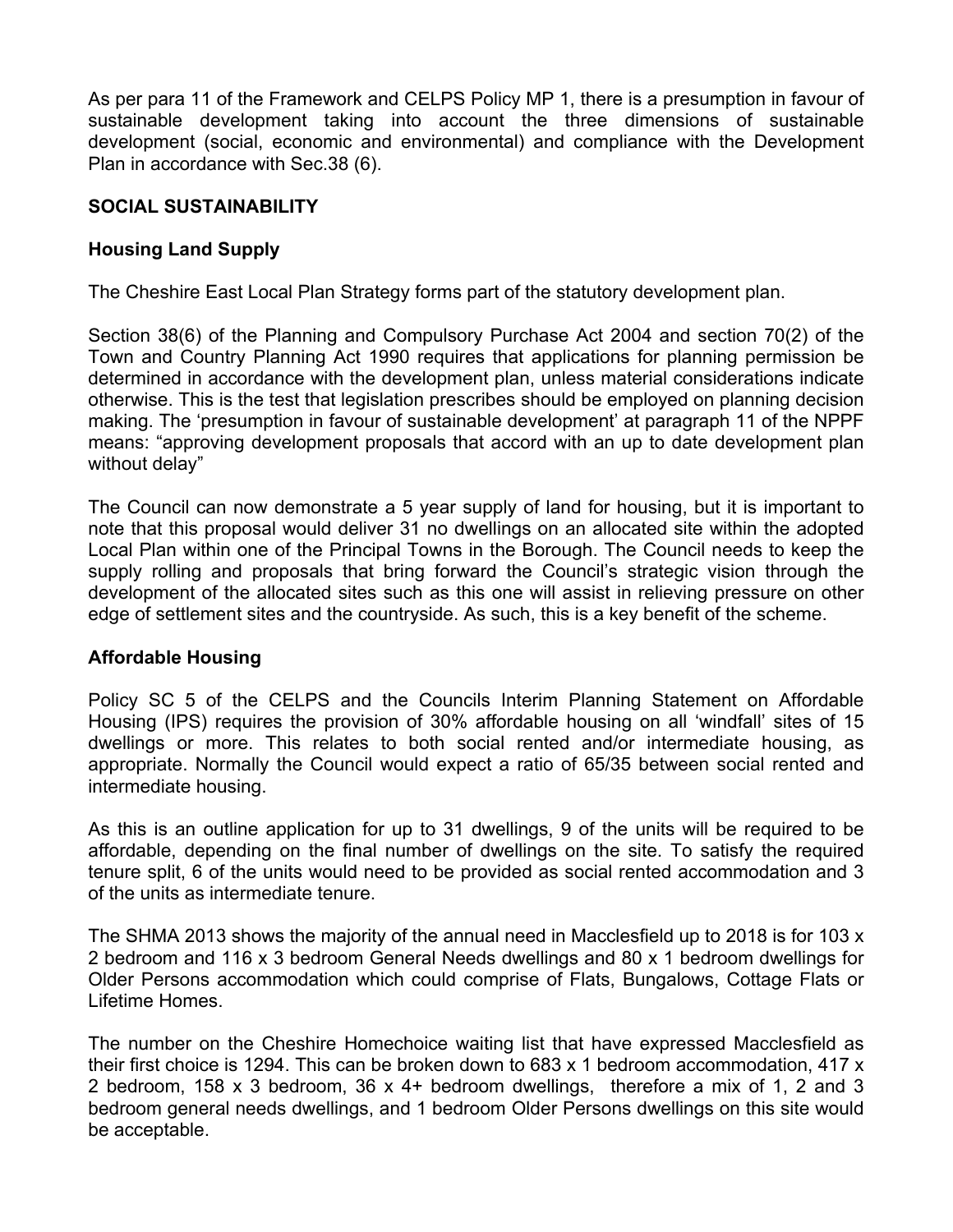The applicant has confirmed that the proposal will provide 30% of the site as Affordable Housing with the required tenure spit. The precise number, size, location and type of units will be secured at Reserved Matters stage. On this basis, the Council's Housing Strategy and Needs Manager has no objection and the scheme is in compliance with Local Plan Policy SC 5 and criterion b of LPS 18.

## **Education**

One of the site specific principles of the site allocation under LPS 18 is that the development of the site will require "contributions to education and health facilities".

In the case of the current proposal for 31 dwellings, the Council's Children's Services have advised that a development of this size this would generate:

- 6 primary children  $(31 \times 0.19)$
- $\bullet$  5 secondary children (31 x 0.15)
- 0 SEN children (31 x 0.51 x 0.023%)

The development is expected to impact on both primary school and secondary places in the immediate locality. Any contributions which have been negotiated on other developments are factored into the forecasts undertaken by the Council's Children's Services both in terms of the increased pupil numbers and the increased capacity at schools in the area as a result of agreed financial contributions. The analysis undertaken has identified that there remains a shortfall in school places.

To alleviate forecast pressures, the following contributions would therefore be required:

- 6  $\times$  £11,919  $\times$  0.91 = £65,078 (primary)
- $\bullet$  5 x £17,959 x 0.91 = £81,713 (secondary)
- Total education contribution: £146,791

The applicant has confirmed acceptance of this requirement and therefore this application is compliant with criterion 6 of LPS 18 in this regard.

## **Healthcare**

The NHS Eastern Cheshire Clinical Commissioning Group (CCG) has commented on the application and has confirmed that they would not be seeking any financial contributions towards healthcare from this small scale development.

# **Public Open Space and Recreation**

The local plan allocation for this site and Policy SE 6 of the CELPS sets out that the open space requirements for housing development are (per dwelling):

- Children's play space 20sqm
- Amenity Green Space 20sqm
- Allotments 5sqm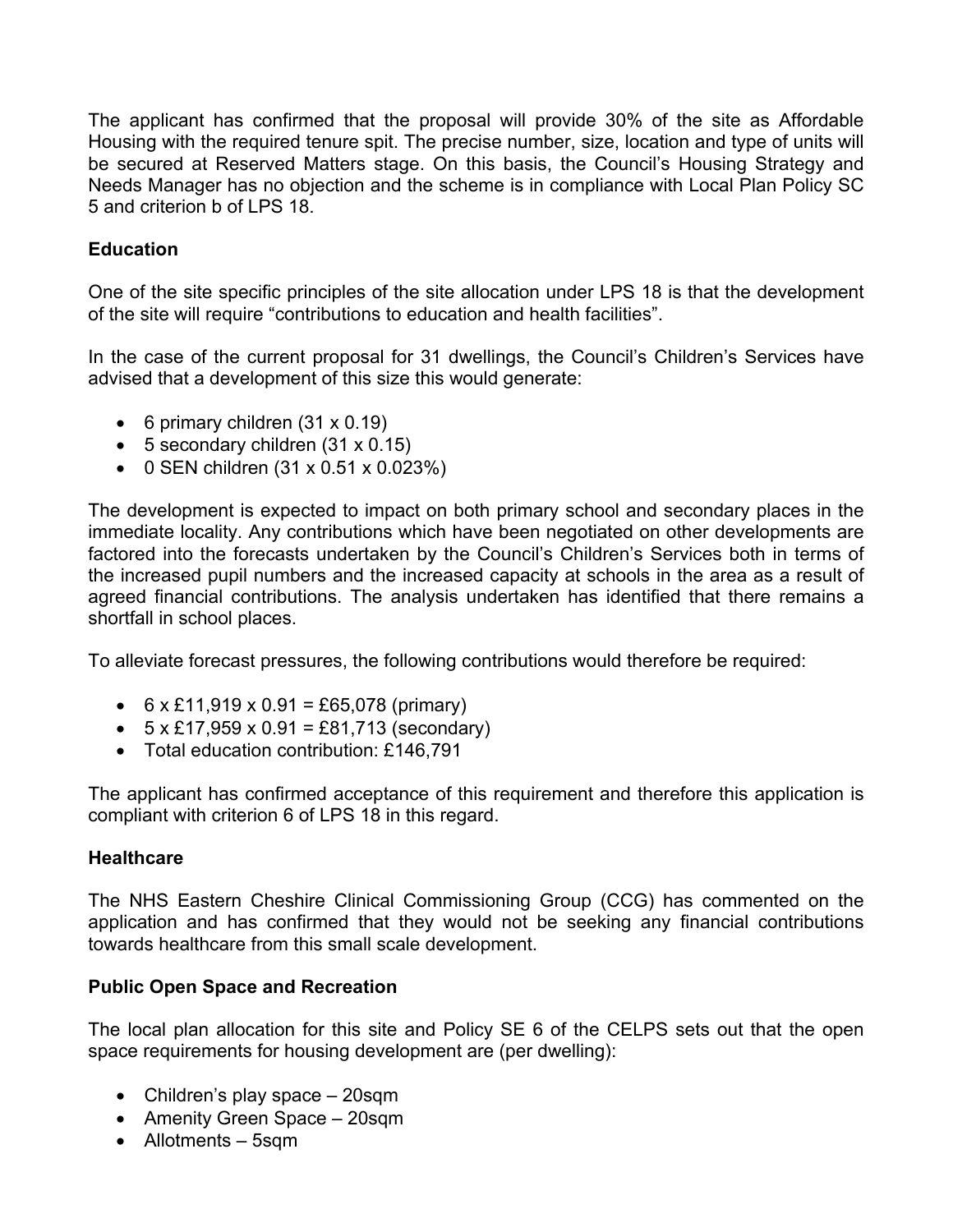Green Infrastructure connectivity 20sqm

This policy states that it is likely that the total amount of 65sqm per home (plus developer contributions for outdoor and indoor sports) would be required on major Greenfield and brownfield development sites. The indicative site plan shows an area for some on site open space measuring approximately 1192 square metres in area. At 65sqm per dwelling, the total amount of open space required could be up to 2,015sqm on site. Whilst there would appear to be a shortfall in provision, this is only a small scale site and in any event it is considered that the proposed provision would be commensurate with the size and scale of the development proposed.

There is a requirement for outdoor and indoor sport in Line with CELPS Policies SC 1 and SC 2. The necessary outdoor sports and indoor sports facilities would be provided by way of a financial contribution towards off site provision. This Recreation and Outdoor Sport (ROS) provision would be met through a financial contribution of £1,000 per open market family dwelling or £500 per 1 / 2 bed apartment.

The development will increase the need for local indoor leisure provision and as such a financial contribution should be sought towards Macclesfield Leisure Centre (less than 1 mile distance from the site). A contribution of £5460 towards fitness equipment would be required.

Subject to the above being secured by way of a legal agreement, the scheme is found to accord with MBLP Policies RT5 and DC40 and CELPS Policies SC 1 and SC2.

## **ENVIRONMENTAL SUSTAINABILITY**

## **Air Quality**

Policy SE 12 of the Local Plan states that the Council will seek to ensure all development is located and designed so as not to result in a harmful or cumulative impact upon air quality. This is in accordance with paragraph 181 of the NPPF and the Government's Air Quality Strategy.

As this proposal is only for 31 units, there is no technical requirement for the application to be supported by an air quality impact assessment. However, owing to the potential cumulative impacts of this proposal coupled with the other applications in the vicinity currently under consideration by the Council, the applicant has submitted an air quality report which the council's Environmental Protection Unit has considered.

When assessing the impact of a development on Local Air Quality, regard is had to the Council's Air Quality Strategy, the Air Quality Action Plan, Local Monitoring Data and the EPUK Guidance "Land Use Planning & Development Control: Planning for Air Quality January 2017). The Council's Environmental Protection Unit has considered these proposals in the context of each other. Whilst these three applications were initially considered as separate entities, it has been concluded that a more thorough approach would be to consider the three developments together and assess the impacts accordingly. It should also be noted that as part of the development proposals, a highway improvement scheme comprising of the redesign of the Broken Cross roundabout is also proposed. The highway improvement scheme would see the removal of the roundabout to be replaced with a traffic light system.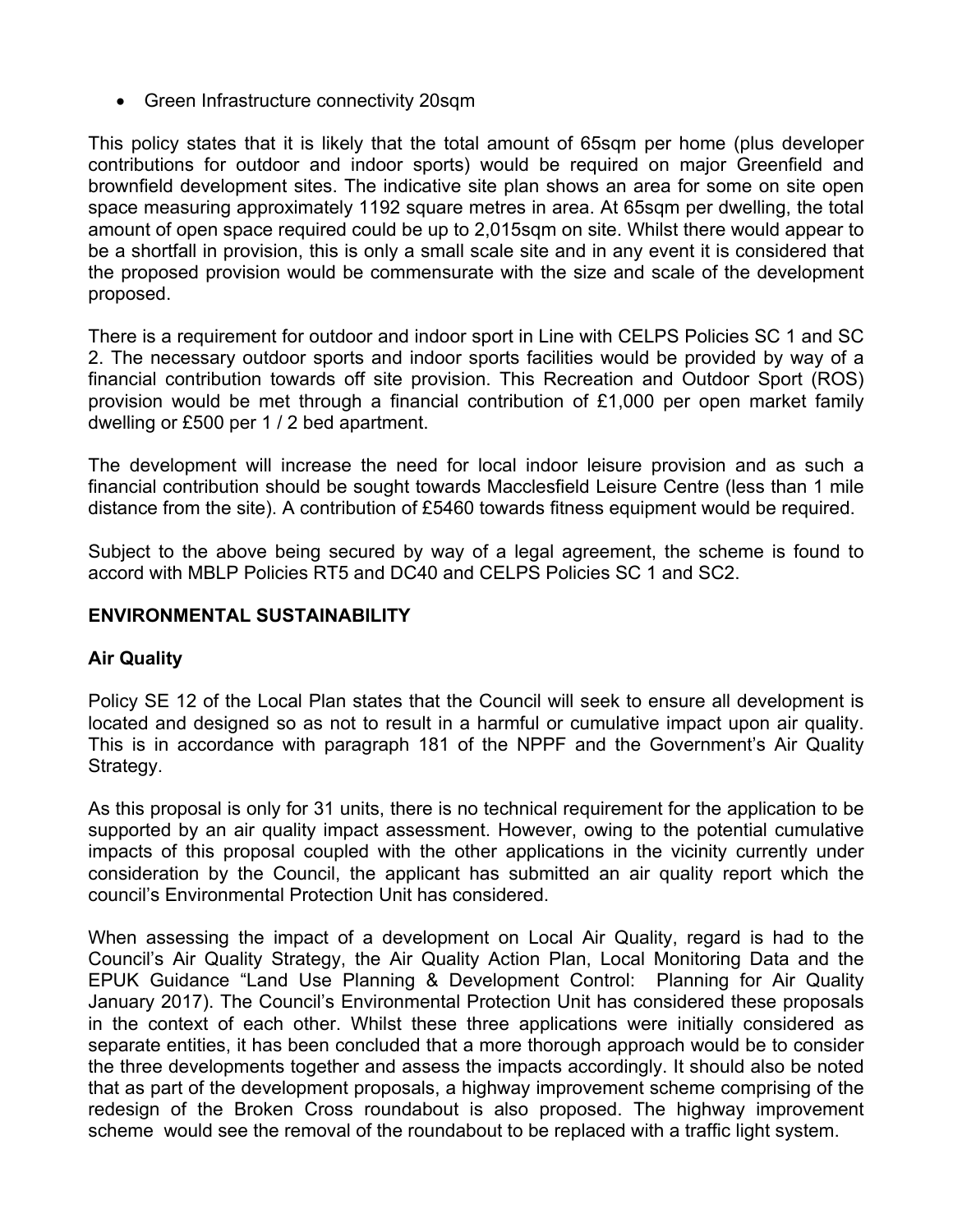Air quality impacts have, therefore, been considered within the air quality assessment submitted in support of the applications. The report considers whether the developments will result in increased exposure to airborne pollutants, particularly as a result of additional traffic and changes to traffic flows. The assessment uses ADMS Roads to model  $NO<sub>2</sub>$ ,  $PM<sub>10</sub>$  and  $PM<sub>2.5</sub>$  impacts from additional traffic associated with these developments and the cumulative impact of committed developments within the area. A number of modelled scenarios have been considered within the assessment. These were:

- 2017 verification
- 2020 opening year do-minimum (predicted traffic flows should the proposals not proceed)
- 2020 opening year do-something (predicted traffic flows should the proposals be completed)

As well as the standard detailed assessment, a sensitivity test was also conducted whereby the assumption is made that background concentrations will not decease as predicted over the coming years. It is these figures that have been reviewed here as they represent a "worst case scenario" approach.

The assessment concludes that the impact of the future developments on the chosen receptors will *not be significant* with regards to NO<sub>2</sub>, PM<sub>10</sub> and PM<sub>2.5</sub> concentrations, with only one of the receptors experiencing a slight adverse effect for  $NO<sub>2</sub>$ . Many of the receptors are predicted to see an improvement in  $NO<sub>2</sub>$  concentrations due to the highway improvements proposed at Broken Cross. There are also no new exceedances predicted to occur as a result of the developments. However, several of the receptors are located within the nearby Broken Cross AQMA and it is the view of the Council's EPU that any increase in concentrations, no matter how small, within an AQMA is considered significant as it is directly converse to our local air quality management objectives, the NPPF and the Council's Air Quality Action Plan.

The Coucil's EPU has also queried the baseline figures within the submitted report. for some of the receptors given that a local diffusion tube monitoring site for 2016 showed significantly higher figures. In response, the applicant's consultant provided the following explanation:

 "*Finally regarding the difference between monitored diffusion tube concentrations and modelled concentrations at the receptor locations, it is important to note that differences between distance from the road, wind direction e.g. being upwind or downwind of the pollutant source, leeward or windward direction, angle from pollutant source, building effects (which are not included in the ADMS-Roads model), distance from queuing sections and other road sources will all greatly affect predicted concentrations. In addition, the monitored concentrations are subject to pollutant emissions from every road in the area and any other sources, whereas the modelled concentrations are predicted based on the roads included in the model, as detailed in our report. Also the monitored concentrations may be affected by unknown queuing/idling sources e.g. bus stops, any road works or other short term works in the area, parking in the vicinity etc. The purpose of the model verification process is to try and minimise these discrepancies between monitored and modelled concentrations. A thorough verification process has been undertaken using 4 / 5 diffusion tube locations and a sensitivity analysis has also been undertaken to consider a conservative*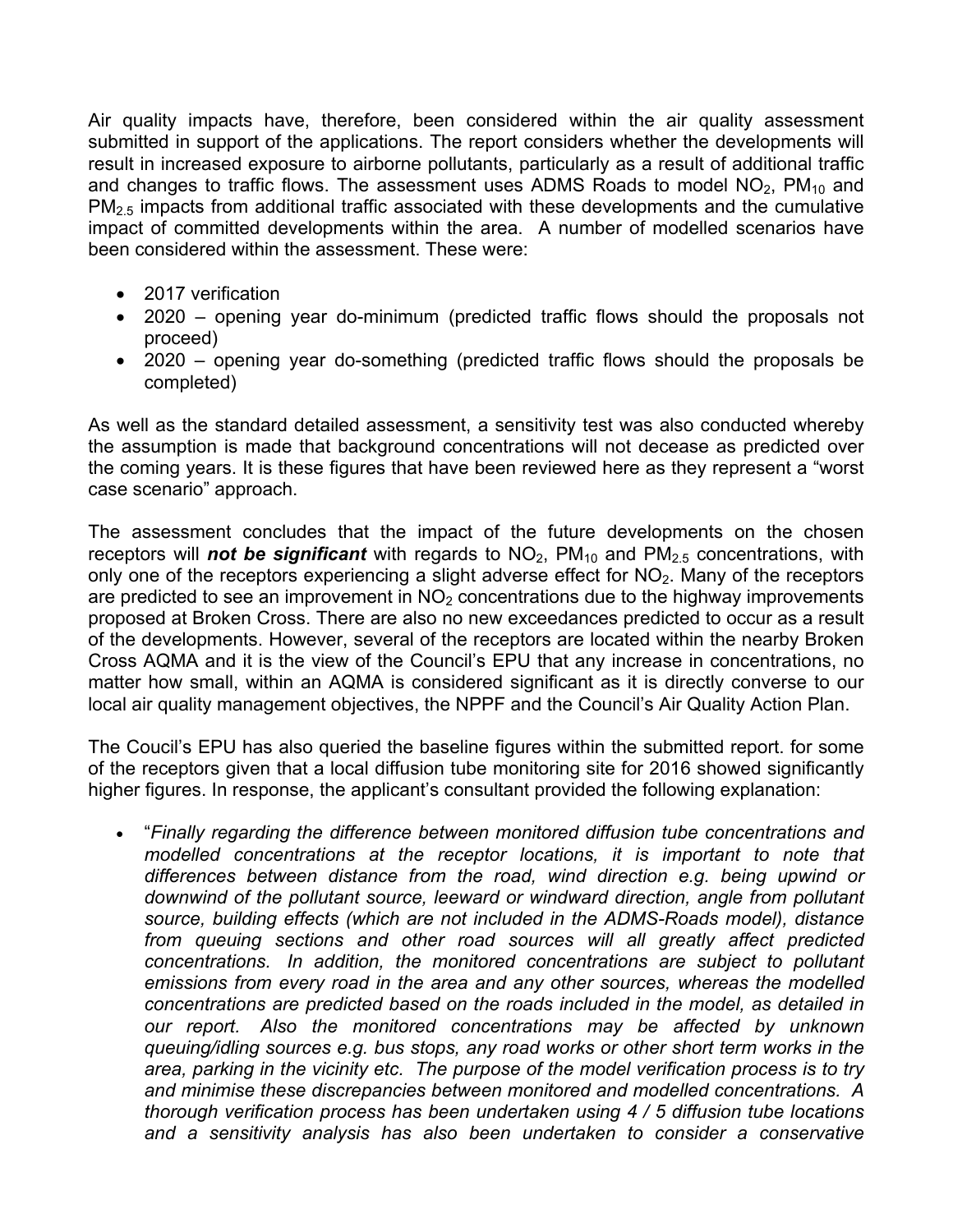*scenario where background concentrations and emission factors may not decline from base year levels. All results show a slight/negligible impact which is considered to be 'not significant' and the proposals for the junction improvements actually show some pollutant concentrations decreasing slightly at receptors with the junction improvements in place."*

The EPU considers these conclusions to be acceptable, especially when the uncertainty (roughly 20%) associated with diffusion tube monitoring is also factored in. However, there is a need for the Local Planning Authority to consider the cumulative impact of a number of developments in a particular area. In particular, the impact of transport related emissions on Local Air Quality. Taking into account the uncertainties with modelling, the impacts of the development could be significantly worse than predicted.

Macclesfield has four Air Quality Management Areas, and, as such, the cumulative impact of developments in the town is likely to make the situation worse unless managed. Poor air quality is detrimental to the health and wellbeing of the public and also has a negative impact on the quality of life for sensitive individuals. It is therefore considered appropriate that mitigation should be sought in the form of direct measures to reduce the adverse air quality impact. In the case of this scheme, such measures will include the provision of electric vehicle charging infrastructure and the submission of a Travel Information Pack and could be secured by way of conditions. The use of low emission boilers is also recommended by the Council's EPU, however, it is not considered that the implementation of such would be enforceable.

## **Residential Amenity**

Saved policy DC38 of the Macclesfield Borough Local Plan (MBLP) states that new residential developments should generally achieve a distance of between 21 metres and 25 metres between principal windows and 14 metres between a principal window and a blank / flank elevation. This is required to maintain an adequate standard of privacy and amenity between residential properties, unless the design and layout of the scheme and its relationship to the site and its characteristics provide a commensurate degree of light and privacy between buildings.

The site is situated within a gap between no. 67 and no 93 Chelford Road. The gap measures approximately 154 metres in width. It is important to note that the detailed layout and appearance of the scheme are reserved matters for consideration at a later stage. However, having regard to the indicative layout, it is considered that a scheme of this size could be accommodated on the site, whilst maintaining the required separation distances between neighbouring properties and the proposed dwellings, and between the new dwellings within the development itself. Sufficient private amenity space for each new dwelling could be secured at reserved matters stage. No significant amenity issues are raised at this stage.

## **Noise**

The application is supported by a noise impact assessment which details potential noise mitigation measures in order to ensure that occupants of the proposed dwellings are not adversely affected by current and future traffic noise in the vicinity of the site. Provided that the noise mitigation measures as detailed in the supporting noise impact assessment are applied in order to meet 'BS8233:2014 Guidance on Sound Insulation and Noise Reduction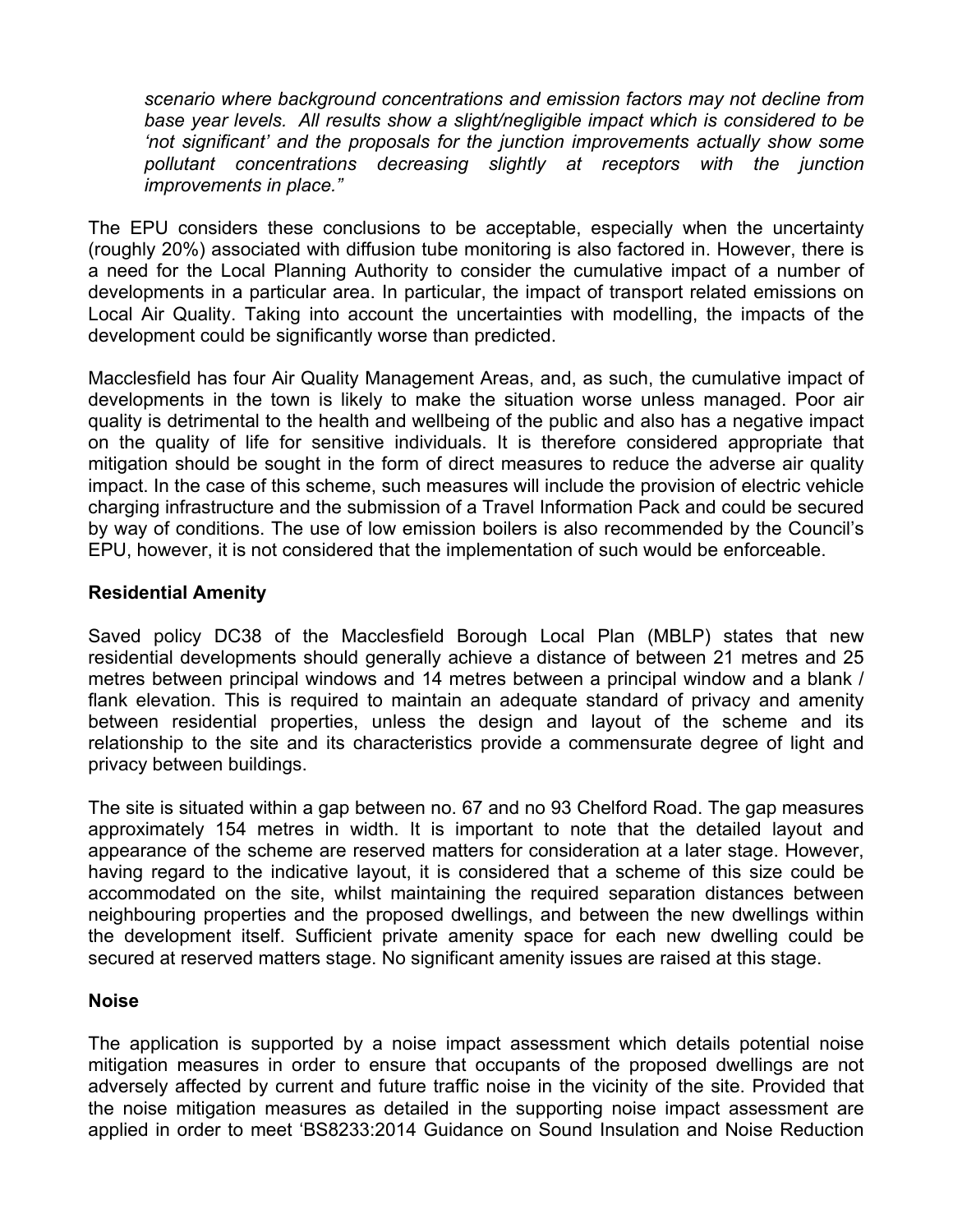for Buildings and / the Guidance Document Calculation of Road Traffic Noise', it is considered that there should be no adverse impacts on health and quality of life of the future occupants resulting from road traffic noise at this location.

As the detailed design and final layout of the site has not yet been confirmed; in order to ensure that future occupants of the development do not suffer a substantial loss of amenity due to noise, a detailed noise impact assessment report will be required at the Reserved Matters stage, demonstrating that all the residential properties can achieve appropriate standards. Subject to this requirement it is considered that the proposal will comply with policy SE12 of the CELPS and DC14 of the MBLP relating to noise and soundproofing.

## **Highways**

The highways infrastructure requirements were considered during the allocation of this site under the Local Plan process and its subsequent adoption where the expectations for accessing the site were set out. It was envisaged that this site would provide a joint access with other Local Plan sites in the northwest of Macclesfield to form a link road between Chelford Road and Congleton Road. This submission does not conform to these requirements and has the principal access being from Chelford Road. Nonetheless, the proposed access would provide the potential to link in with the vehicular access serving the adjoining site to the south of this application currently being considered under planning ref; 17/4034M on LPS16.

The proposed access would be taken directly off Chelford Road. The Head of Strategic Infrastructure (HSI – Highways) has confirmed that the design of the proposed access is satisfactory to serve the level of development proposed and no objections are raised. However, whilst this scheme is modest in size and impact, this scheme also needs to be considered in the context of all three applications currently under consideration

All three of the sites that are currently being considered by the Council have been subject to re-consultation as further highway information has been submitted that affects all three applications in relation to the off-site traffic impact at the Broken Cross roundabout. The applicants have submitted joint mitigation measures/financial contributions for all three applications. The three applications are as follows:

**17/4034M Land south of Chelford Road** - This is an outline application for up to 232 dwellings. The access to the site is provided by a new roundabout on the A537 Chelford Road, that incorporates pedestrian crossing points. The roundabout design also includes an access stub on the northern side of the roundabout that will serve this application (18/0294M) for 31 units, although there is no internal link provided to serve the 135 units in 17/4277M. A capacity assessment of the proposed new roundabout has been undertaken in 2022 with the development traffic added and it also includes likely future development on the safeguarded land indicated in the Local Plan. The results indicate that the roundabout operates well within its capacity.

**17/4277M Land between Chelford Road and Whirley Road** - This is an outline application for up to 135 dwellings and takes its principal access from Chelford Road.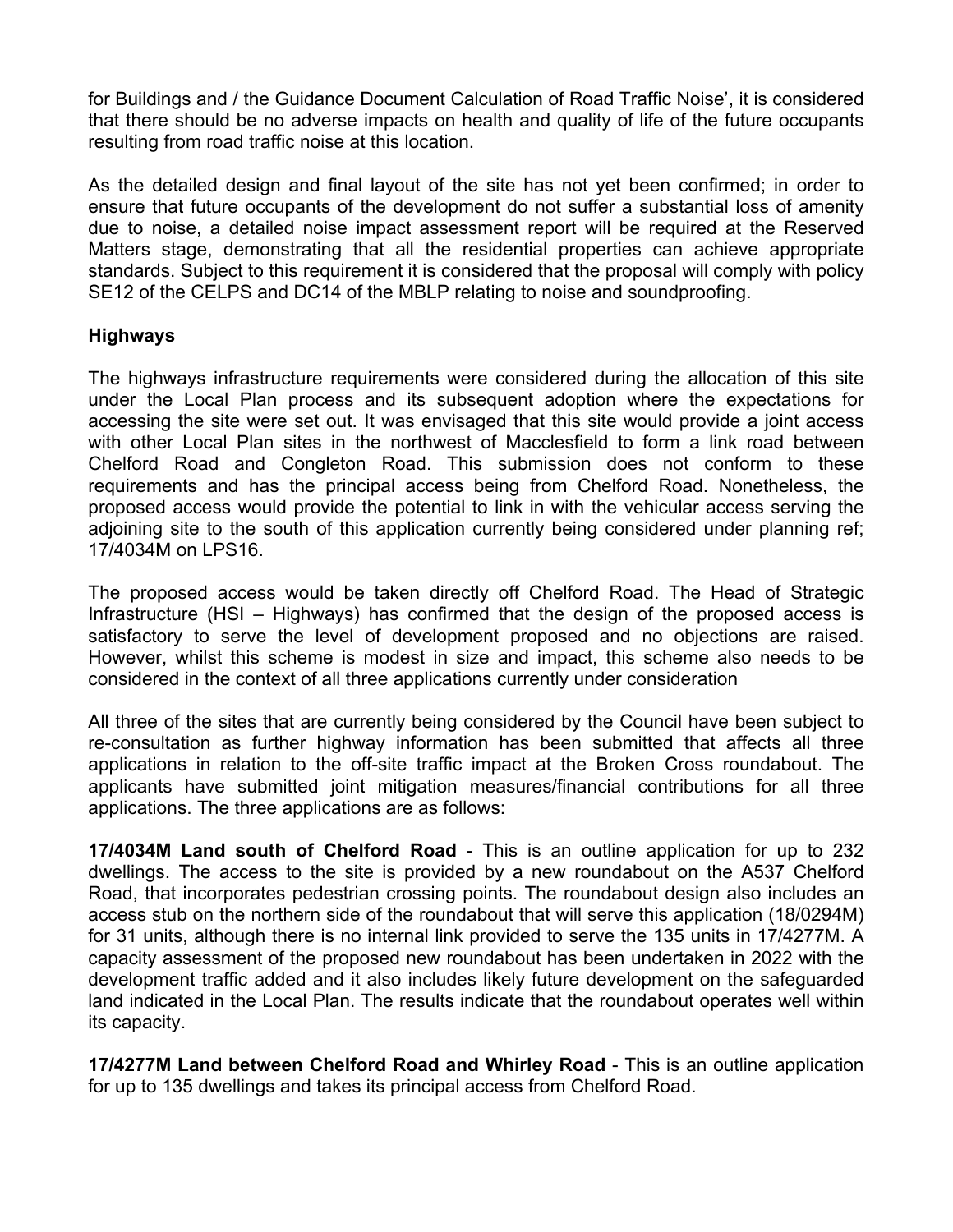**18/0294M Land north of Chelford Road** - There have been two forms of access submitted, a priority junction arrangement or a connection to a roundabout on Chelford Road. Whilst, both types of access are capable of working independently of each other, it is the preference of the Head of Strategic Infrastructure (HSI – Highways) that this site is accessed via a roundabout that includes the land south of Chelford Road.

#### Combined Development Impact

As the principal impact of the development proposals is at the Broken Cross roundabout, a joint impact assessment of the junction has been submitted by the applicants of all three applications.

The current roundabout junction at Broken Cross has existing congestion problems with long queues forming in the peak hours particularly on the A537 Chelford Road approach. As the roundabout junction is currently operating over capacity, the addition of further development traffic would only extend the queues further and increase congestion, which is not acceptable. Due to the lack of land in public ownership at Broken Cross, it is not possible to enlarge the existing roundabout to cope with increased traffic flows.

The scope of the development impact has been agreed with the applicants and assessments are required for the proposed site access points and also at the Broken Cross junction where the sites have a direct traffic impact. The Kings School development has been included in the assessment as committed development as this scheme has a material impact at the Broken Cross junction. The former TA centre in Chester Road is not included in the assessment as the traffic generation is low and also once distributed on the network, the flows using Broken Cross are negligible.

Given the capacity problems with the existing roundabout, an improvement scheme has been submitted that removes the existing roundabout and replaces it with a traffic signal control junction. The junction would have two lanes on the A537 Chelford Road eastbound approach to the junction and a right turn flare on the westbound A537 approach. The junction would operate under MOVA traffic control system. As the junction would be signalised, pedestrian crossing facilities can be included and the existing crossing facilities can be removed. It is proposed to provide controlled pedestrian facilities on both the A537 Chelford Road arms of the junction.

To assess the effectiveness of the proposed signal junction and its ability to accommodate the proposed development traffic, a comparison between the operation of the existing roundabout and the traffic junction has been undertaken. The modelling of the signal junction using LINSIG software in 2022 using flows based on the average of the CBO traffic counts (November 2016) and DTPC traffic counts (September 2017) traffic surveys. The LINSIG model includes the development flows for all three sites, committed development and growth.

The comparison of the queue lengths of the 2022 Linsig model and the existing roundabout has been shown in the Table below:

Table 1.0 Mean Maximum Peak Hour Queue Lengths – Existing junction (Ex) and Proposed Signal Junction (Prop)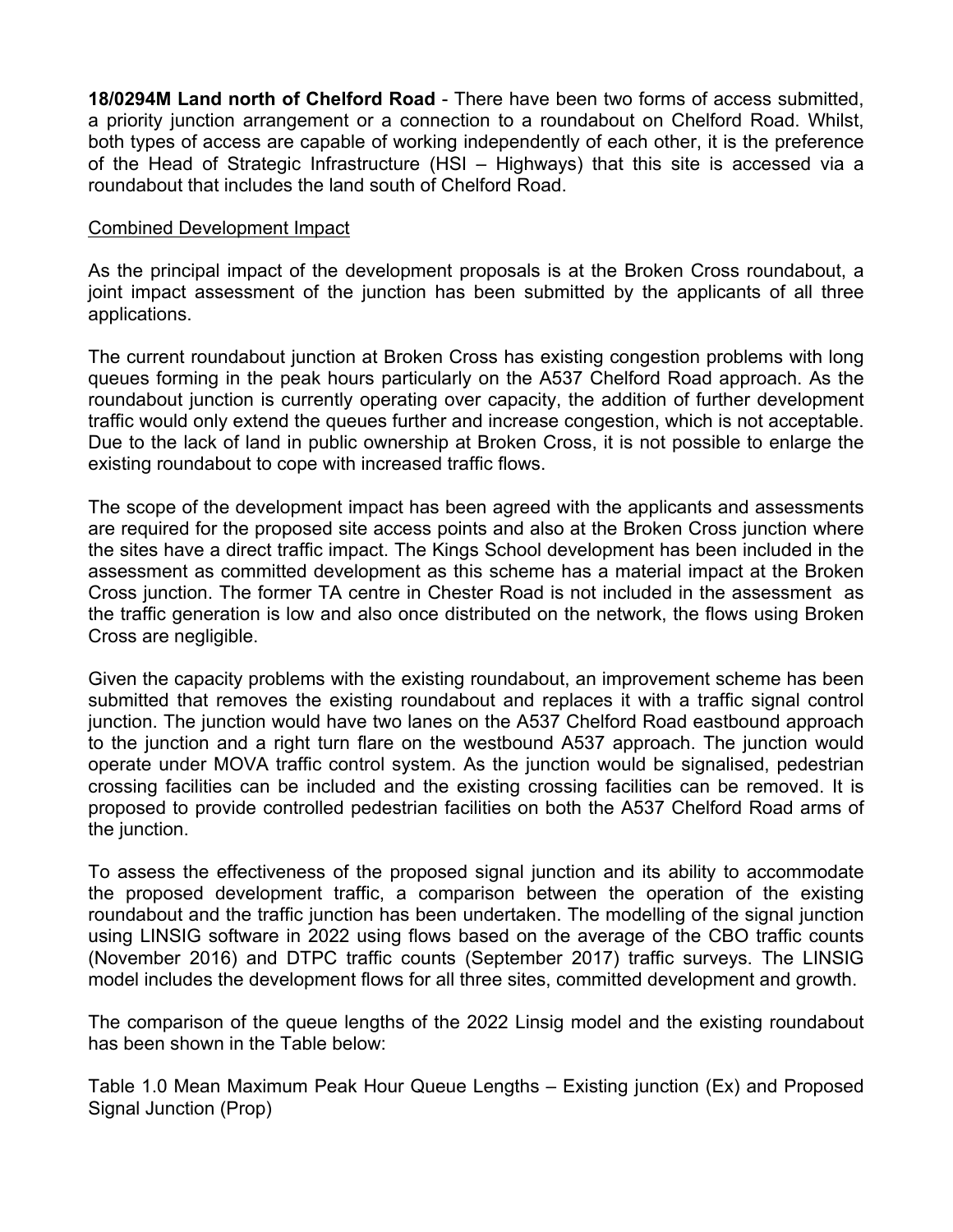|                   | Fallibroome |       | A537 |                    | Gawsworth |       | A537 Chester |    |      |
|-------------------|-------------|-------|------|--------------------|-----------|-------|--------------|----|------|
|                   |             | Rd    |      | <b>Chelford Rd</b> |           | Rd    |              | Rd |      |
|                   |             | Ex    | Prop | Ex                 | Prop      | Ex    | Prop         | Ex | Prop |
| AM<br>Hour        | Peak        | 16    | 29   |                    | 35        | $31+$ | 33           | 58 | 34   |
| <b>PM</b><br>Hour | Peak $ $    | $34+$ | 14   | 72                 | 26        | 19    | 35           | 47 | 19   |

The queue length figures show that overall the queue lengths are much reduced on the A537 arms of the junction although there are some increases on the other arms. It should be noted that the existing roundabout flows do not include traffic growth to 2022 and this would have the effect of increasing existing queue lengths should the junction remain as a roundabout.

The capacity assessment of the signal junction (Table 1.1) indicates that the introduction of the signal junction would still be operating over capacity in the peak hours and this is as a result of high traffic flows and the constrained nature of the junction preventing a larger junction being provided.

|                            | AM peak    |    |            | PM peak |
|----------------------------|------------|----|------------|---------|
|                            | <b>DOS</b> | Q  | <b>DOS</b> | Q       |
| A537 East Left Ahead       | 94.6 %     | 34 | 84 %       | 19      |
| Right                      | 106.1 %    |    | 84 %       |         |
| Gawsworth Road Right       | 104.3 %    | 33 | 107.4      | 35      |
| Left Ahead                 |            |    | %          |         |
| A537 West Left             | 99.7 %     | 35 | 78 %       | 26      |
| <b>Ahead Right</b>         | 104.2 %    |    | 109.2      |         |
|                            |            |    | %          |         |
| Left<br>Rd<br>Fallisbroome | 106.4 %    | 29 | 95.3 %     | 14      |
| <b>Ahead Right</b>         |            |    |            |         |

Table 1.1 LINSIG results 2022 Flows plus Development

It is important to note that the proposed signal junction will not work within capacity and there will still be residual queues at the junction. However, in regards to these applications the signal scheme can accommodate the proposed development traffic without increasing the existing level of congestion and would reduce queue levels overall.

## Broken Cross Junction

An improvement for the Broken Cross junction is included in the Local Plan as part of the development of LPS sites 16 and 18 where these sites are expected to contribute to improvements at this junction. The MMS (Macclesfield Movement Strategy) identifies key infrastructure requirements in Macclesfield to be delivered by the end of the plan period (2030). Broken Cross junction is one of the junctions to be improved and it is intended that a larger junction improvement than the current proposed traffic signal scheme would be delivered by the Council by the end of the period.

The highway improvement would need to be fully funded by the applicants and secured by condition, but this would only be for the two larger sites currently being considered under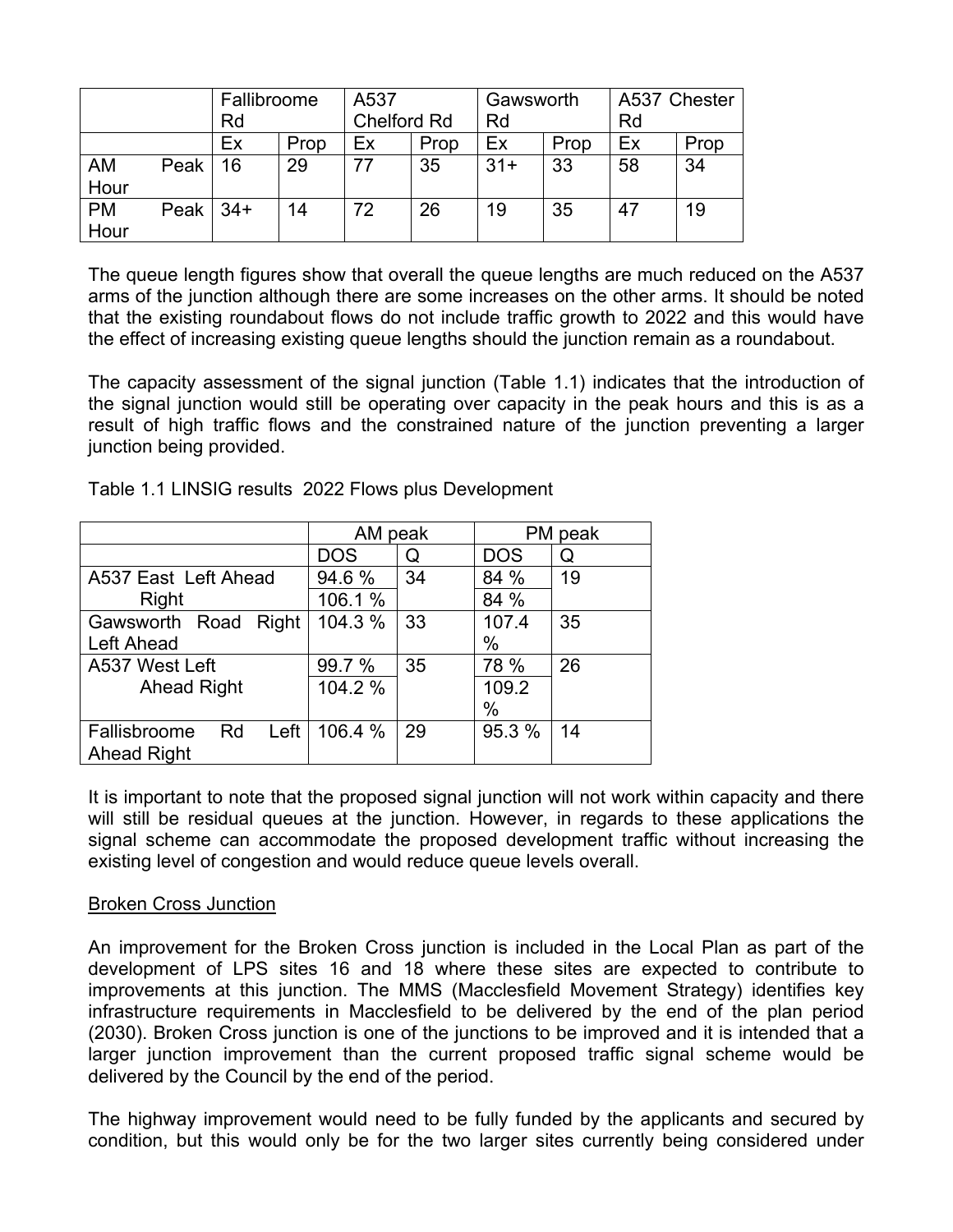applications 17/4277M and 17/4034M. It would be delivered by the applicants through a S278 Agreement on the two larger sites. This site is excluded due to its minor highway impact. Whilst Policy LPS 18 does indicate that this site would be expected to contribute to off-site infrastructure, this proposal is not of a size that would warrant or justify a financial contribution to mitigate against the impacts of the proposed development on the Broken Cross roundabout and junctions. This scheme is found to be acceptable in highways terms.

## **Accessibility and Public Rights of Way**

Policy LPS 18 of the CELPS requires the creation of pedestrian and cycle links within the site to connect with existing residential areas and facilities. The proposal would provide cycle and pedestrian access directly off Chelford Road which would connect with the existing residential areas to the south and east. The Council's Public Rights of Way Unit (PROW) have offered no objection to the proposals.

The site access will connect with the existing footway network on Chelford Road that connects with Henbury and Broken Cross. As this is an outline application, the internal footways and cycle path connections are not to be determined at this stage and will be dealt with under the reserved matters.

There are existing bus stops on Chelford Road and Whirley Road that provide bus services to the local area. In addition to the bus stop, a number of facilities including schools, open space and general amenities are all within relatively close proximity of the site. Macclesfield Town Centre is approximately 2.4km from the site where the majority of shops, services and facilities are located. The location of the site is sustainable and accessible.

## **Trees**

The application is supported by a Tree Survey report and associated documents. The site has been subject of extensive tree felling which has resulted in the removal of all the trees located within the main developable central core of the site leaving only scattered individual specimens and hedges around the periphery of the site.

Implementation of the access appears to require the removal of one of two early mature Ash (T10) trees located on the Chelford Road frontage along with a section of mature hedgerow (H12). The Ash is a poor low value specimen which contributes little to the Chelford Road street scene or the surrounding area. The hedge cannot be considered under the 1997 Hedgerow Regulations as it does not grow next to common land, protected land or land used for agriculture, forestry or the breeding or keeping of horses etc. None of the remaining trees which form part of the site or are immediately adjacent to the proposed development are considered to be of significant high amenity to warrant formal protection.

Should the application proceed to reserved matters, a detailed arboricultural impact assessment will be required in order to ascertain if T11 can be retained within the proposed road configuration, and the spatial and social proximity of the proposed plots are sustainable in respect of the off site trees. This could be secured by way of a condition. Subject to this, the Council's Senior Arboricultural Officer has no objection.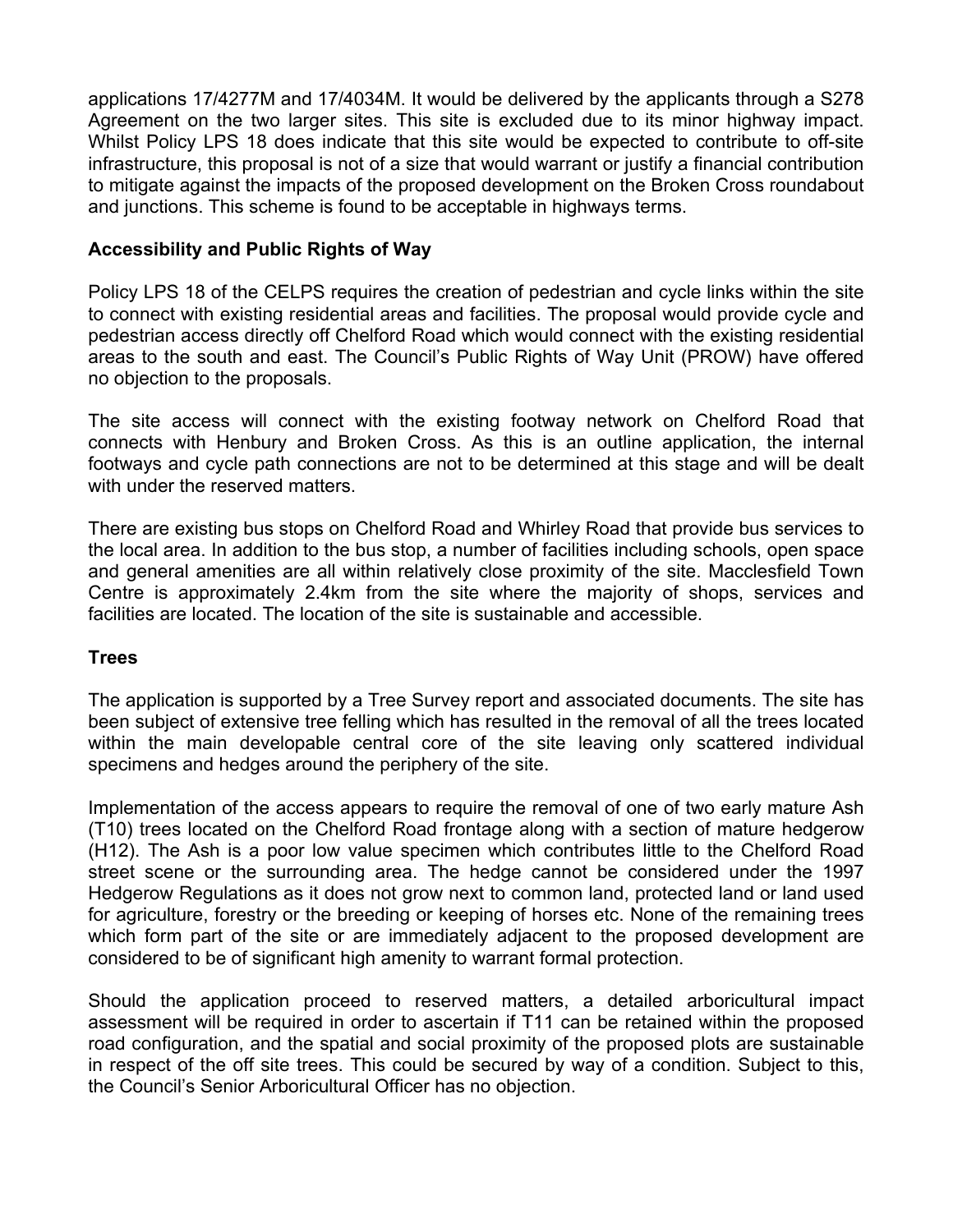## **Landscape**

The landscape character as identified in the Cheshire Landscape Character Assessment is 'Type 17: Higher Farms and Woods', and specifically the 'Gawsworth Character area (HFW1)' for this site is 'Urban'. Whilst the Cheshire Landscape Character Assessment does not offer descriptions of urban areas, the Cheshire East Design Guide does, and in this case identifies that the settlement pattern for this part of Cheshire are the Silk, Cotton and Market Towns.

Given that this proposal would be largely situated in-between the built up frontage to Chelford Road, with the area of land directly to the north remaining undeveloped, the landscape impacts arising from this particular proposal would not be significant adverse. Subject to the submission of appropriate details of landscaping at reserved matters stage, the landscape impact of the proposals is deemed to be acceptable.

## **Ecology**

The application has been supported by an ecological assessment dealing with the following species:

Great Crested Newts - The Council's Nature Conservation Officer (NCO) has confirmed that there is a risk that the proposed development may have an adverse impact upon great crested newts (GCN), which are known to occur within adjacent water bodies ~210m to the north. The GCN ponds in question are subject to a mitigation strategy designed for the proposed development of land north of the site. Therefore it is considered that the risks could potentially be mitigated against by the implementation of reasonable avoidance measures. The NCO has recommended that this could be secured through the submission of an appropriate method statement.

Grassland and Woodland habitats - The submitted Ecological Assessment observes that the area of marshy grassland on site is likely to qualify as Section 41 habitat of Principal Importance (NERC Act, 2006). The habitat also meets Local Wildlife Site selection criteria and accounts for around 60% of the site. In addition, an area of woodland on site is likely to qualify as S41 habitat 'Lowland mixed deciduous woodland'. Habitats of these types received protection through the Local Plan. The Council's NCO and the Cheshire Wildlife Trust have advised that the loss of habitat will result in a notable loss of biodiversity on the site.

In order to offset this loss, the applicant has confirmed within a Biodiversity Offsetting Report that these losses will be compensated for through a commuted sum of £34,500. The monies would be spent on the restoration of Kerridge Hill Nature Reserve and Swettenham Valley Nature Reserve. The funds will be used to protect, enhance and create priority grassland on the two sites by way of improving grazing infrastructure, scrub removal, invasive species control and sowing locally sourced wildflower seed. The Council's NCO has confirmed that such mitigation would satisfactorily address the impact and this would need to be included within any s106 heads of terms.

Bats - All of the trees affected by this proposal were assessed during Ecological Assessment and were deemed to offer negligible potential for roosting bats. However, bats were recorded foraging on the site and the boundaries offer connective commuting habitat. Such features could be safeguarded at reserved matters stage with appropriate landscaping and retention of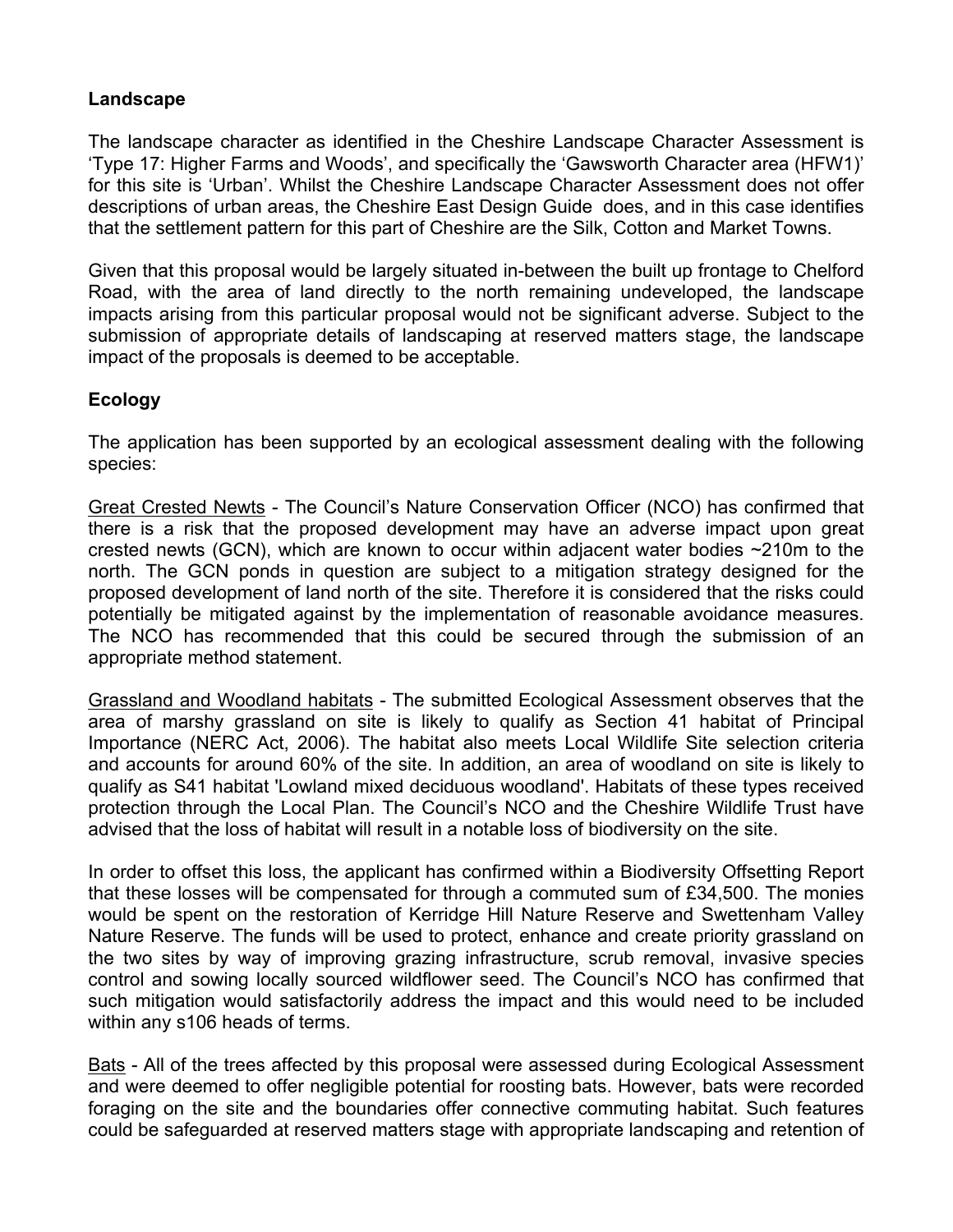hedgerows. Bat roosts can be incorporated into the development and their provision can be required by condition.

Schedule 9 Species - The applicant should be aware that Himalayan Balsam is present on the proposed development site. Under the terms of the Wildlife and Countryside act 1981, it is an offence to cause this species to grow in the wild. Disturbance of soil on the site may result in increased growth of Himalayan Balsam on the site. If the applicant intends to move any soil or waste off site, under the terms of the Environmental Protection Act 1990 any part of the plant or any material contaminated with the species must be disposed of at a landfill site licensed to accept it and the operator should be made aware of the nature of the waste. A condition can be attached requiring the submission of a scheme to deal with this invasive species.

## **Habitat Regulations**

It should be noted that since a European Protected Species (Great Crested Newts) has been recorded near to the site, and is likely to be adversely affected by the proposed development, the Local Planning Authority must have regard to whether Natural England would be likely to subsequently grant the applicant a European Protected species license under the Habitat Regulations. A license under the Habitats Regulations can only be granted when:

- the development is of overriding public interest,
- there are no suitable alternatives and
- the favourable conservation status of the species will be maintained.

The principle of developing this site for residential purposes has been deemed to be acceptable through the adoption of the Local Plan Strategy. The allocation of the site under LPS 18 will enable a sustainable and planned housing land release which will facilitate and assist the delivery of the Council's 5 year housing land supply. It is a requirement of NPPF that LPAs maintain a 5 year housing land supply and therefore in this particular case, this is deemed to be of overriding public interest.

There are no suitable alternatives to providing the development on the site and the Council's NCO has confirmed that if planning consent were to be granted, subject to biodiversity offsetting, proposed mitigation/compensation could maintain the favourable conservation status of the Great Crested Newt species. Subject to this, it is considered that the proposal meets with the tests outlined in the Habitat Regulations and would accord with MBLP Policies NE11, NE17 and CELPS Policy SE 3.

# **Design**

As this is an outline application with matters relating to layout, scale and appearance reserved for approval at a later stage, there is an indicative plan to show how a development of 31 houses could be accommodated on the site. The proposal would be served by a new access point taken from Chelford Road situated towards the far south-western corner of the site to link in with the potential future roundabout which would also serve the development of the adjacent strategic site allocation LPS 16 to the south. The proposed access would travel northwards into the site with units indicated either side of the access then the internal road would turn 90-degress running west to east with units arranged in a linear form to the north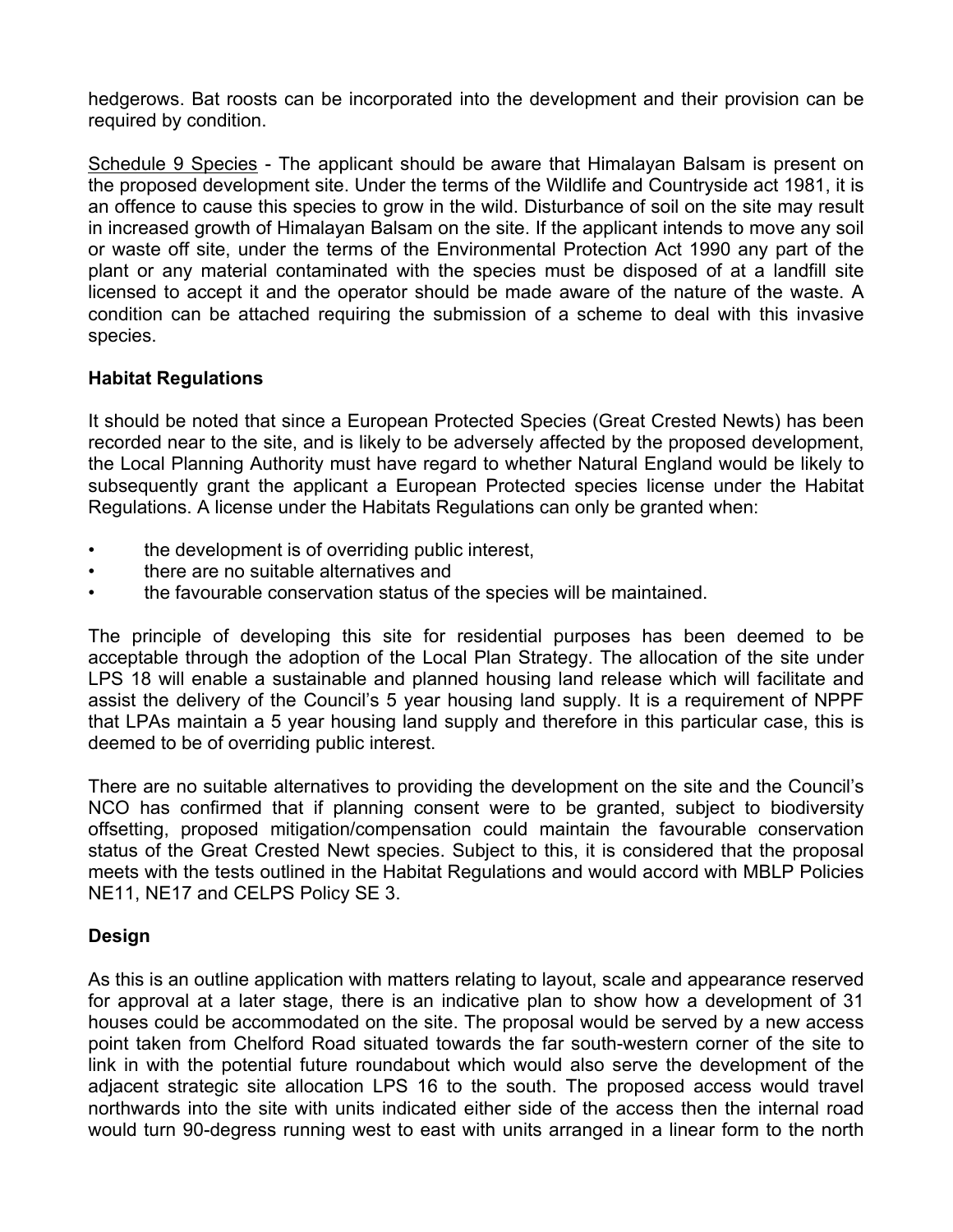and block form to the south. The far south-eastern corner of the site would be given over to open space and an attenuation pond.

The general arrangement of the dwellings appears acceptable and would allow for main views to terminate on active frontages. The general spacing and layout shown for illustrative purpose demonstrates that the site could accommodate a scheme of 31 dwellings without appearing cramped and out of keeping with the surrounding built form. Accordingly, a suitably well designed scheme could be secured at reserved matters stage which would align with the principles of LPS 18 and Cheshire East's Design Guide.

## **Flooding and Drainage**

A Flood Risk Assessment (FRA) has been submitted. The site is located within Flood Zone 1 as defined by the Environment Agency indicative flood maps and as a result the chance of flooding from rivers or sea is 0.1% (1 in 1000) or less. However, it is important to note that land to the north does suffer from critical drainage issues and this is identified within the FRA and has also been highlighted by the Parish Council and residents.

The submitted FRA confirms that any risk of flooding can be adequately mitigated by raising the finished flood levels 300mm above surrounding ground levels and through site levelling / raising (to eliminate topographical low points). Coupled with this, the use of a sustainable drainage system, the use of impermeable surfacing and surface water attenuation (including features such as ponds, basins or a below ground tanks) to the north east of the site would ensure that the proposed development will adequately mitigate the residual risk of flooding from surface water and will not increase the risk of flooding to neighbouring properties.

The Council's Flood Risk Manager and United Utilities have been consulted and have raised no objection subject to conditions. The development is therefore considered to be acceptable in terms of its flood risk and drainage impact and will comply with policy SE 12 of the CELPS.

## **Contaminated Land**

The submitted Phase I Preliminary Risk Assessment has been assessed by the Council's Environmental Protection Unit, who have no objection. Any risk from unidentified contamination can be dealt with by appropriate conditions. Consequently the proposal complies with policy DC63 of the MBLP and CELPS Policy SE12.

## **ECONOMIC SUSTAINABILITY**

With regard to the economic role of sustainable development, the proposed development will help to maintain a flexible and responsive supply of land for housing as well as bringing direct and indirect economic benefits to Macclesfield including additional trade for local shops and businesses, jobs in construction and economic benefits to the construction industry supply chain.

## **S106 HEADS OF TERMS**

A s106 agreement is currently being negotiated to secure: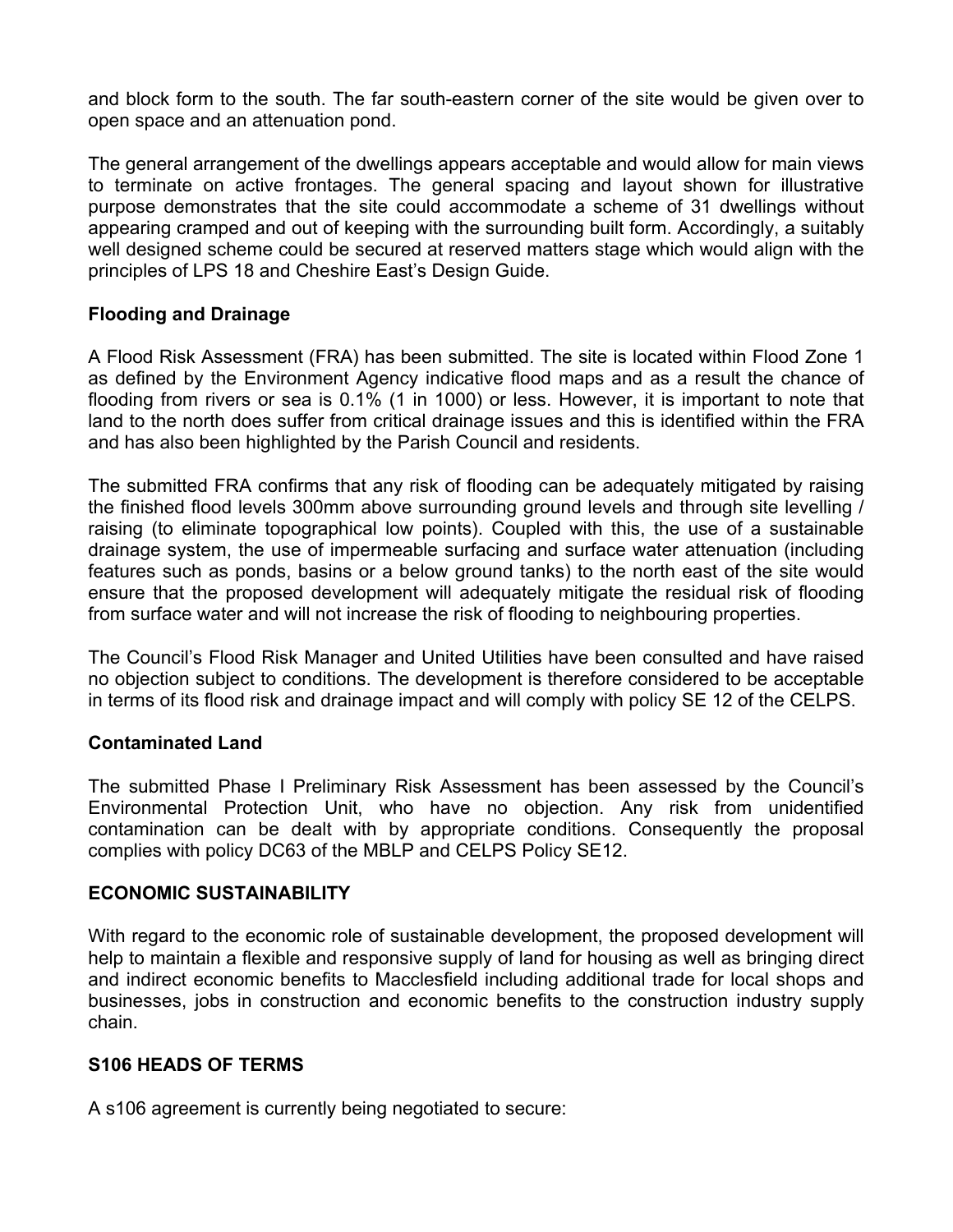- **Affordable Housing comprising 30% (65% of which will be for social rent and 35% for shared ownership / intermediate tenure)**
- **Education contributions of £65,078 (primary) £81,713 (secondary) = total of £146,791**
- **Public Open Space on site**
- **Management Plan for the on-site public open space**
- **Contribution towards Recreation Open Space of £1,000 per open market family dwelling or £500 per 1 / 2 bed open market apartments**
- **Contribution towards indoor recreation of £5460**
- **Contribution towards biodiversity offsetting of £34,500**

## **CIL Regulations**

In order to comply with the Community Infrastructure Levy (CIL) Regulations 2010 it is necessary for planning applications with legal agreements to consider the issue of whether the requirements within the S106 satisfy the following:

- (a) necessary to make the development acceptable in planning terms;
- (b) directly related to the development; and
- (c) fairly and reasonably related in scale and kind to the development.

The provision of affordable housing, public open space, indoor and outdoor sport (financial) and healthcare (financial) mitigation are necessary, fair and reasonable to provide a sustainable form of development, to contribute towards sustainable, inclusive and mixed communities and to comply with local and national planning policy.

The development would result in increased demand for school places at the primary and secondary schools within the catchment area which currently have a shortfall of school places. In order to increase the capacity of the schools which would support the proposed development, a contribution towards primary and secondary school education is required based upon the number of units applied for.

The partial loss of an existing area of marshy grassland on site will result in a loss of biodiversity and accordingly, this needs to be mitigated for by way of a biodiversity offsetting payment which would be used to improve biodiversity in the locality of the site.

All elements are necessary, directly relate to the development and are fair and reasonable in relation to the scale and kind of the development

## **CONCLUSIONS**

The proposal seeks to provide around 31 dwellings on part of a site allocated within the CELPS for around 150 dwellings. The comments received in representations have been given due consideration, however, subject to the satisfactory resolution of the s106 negotiations, the proposal complies with all relevant policies of the development plan and is therefore a sustainable form of development.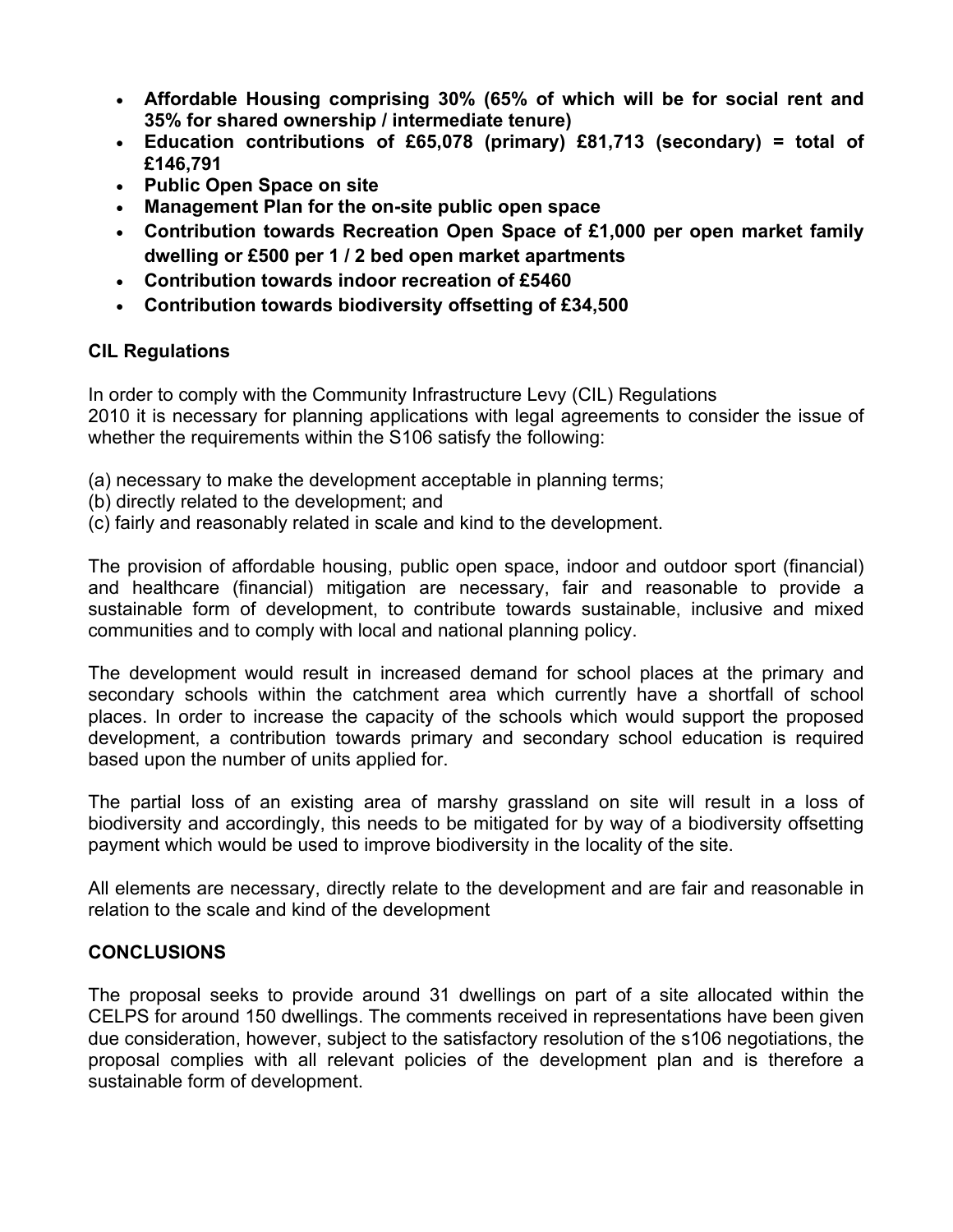In accordance with Sec.38 (6) of the Planning and Compulsory Purchase Act 2004 and paragraph 11 of the Framework, the proposals should therefore be approved without delay. Accordingly a recommendation of approval is made subject to conditions and the prior completion of a s106 agreement.

# **RECOMMENDATION**

# **APPROVE subject to conditions and a S106 Agreement making provision for:**

- **Affordable Housing comprising 30% (65% of which will be for social rent and 35% for shared ownership / intermediate tenure) - (No more than 80% open market occupied prior to affordable provision)**
- **Education contributions of £65,078 (primary) £81,713 (secondary) = total of £146,791**
- **Public Open Space on site**
- **Management Plan for the on-site public open space**
- **Contribution towards Recreation Open Space of £1,000 per open market family dwelling or £500 per 1 / 2 bed open market apartments**
- **Contribution towards indoor recreation of £5460**
- **Contribution towards biodiversity offsetting of £34,500 (on commencement) to be spent on the restoration of Kerridge Hill Nature Reserve and Swettenham Valley Nature Reserve**

**And the following conditions:**

- **1. Standard Outline Time limit – 3 years**
- **2. Submission of Reserved Matters**
- **3. Accordance with Approved Plans**
- **4. Access to be constructed in accordance with approved plan prior to first occupation comprising either the priority junction site access or the roundabout access to Chelford Road via a S278 Agreement with the Highway Authority**
- **5. Submission, approval and implementation of a Construction Management Plan**
- **6. Scheme of Piling works to be submitted, approved and implemented**
- **7. Dust control scheme to be submitted, approved and implemented**
- **8. Noise mitigation scheme to be submitted with reserved matters and to accord with submitted Acoustic Report**
- **9. Travel Plan to be submitted, approved and implemented**
- **10. Provision of electric vehicle infrastructure (charging points) at each property prior to first occupation**
- **11. Submission of contaminated land survey**
- **12. Remediation of contaminated land**
- **13. Details of drainage strategy to be submitted**
- **14. Development to be carried out in accordance with submitted Flood Risk Assessment**
- **15. Scheme of foul and surface water drainage to be submitted**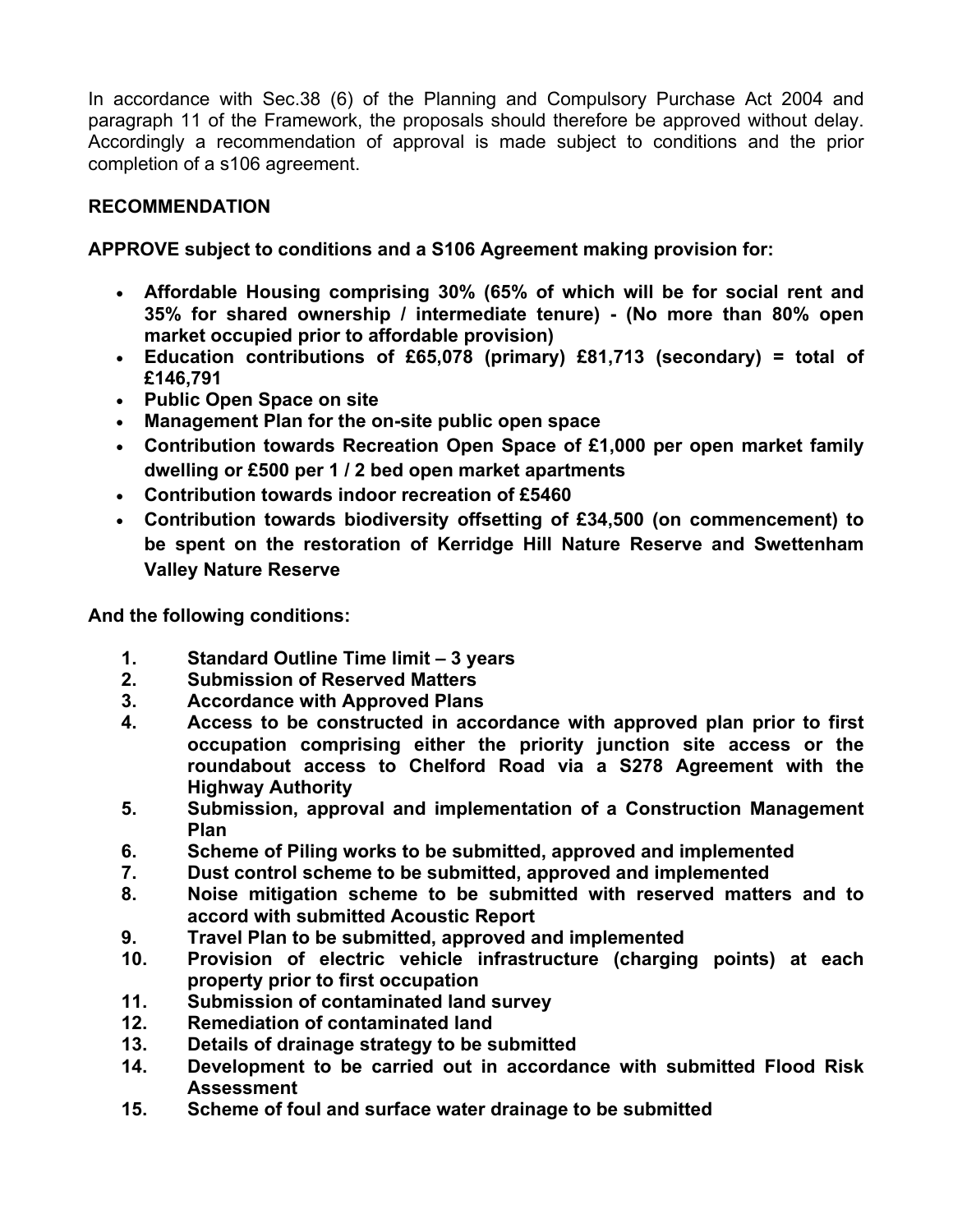- **16. Landscaping scheme submitted with reserved matters to show retention, replacement and mitigation of hedgerows and a native composition of new hedgerow sections**
- **17. Reserved matters application to be supported by a method statement for the removal and management of invasive non-native plant species (Himalayan Balsam)**
- **18. Development to be carried out in accordance with the recommendations of the submitted Ecological Report**
- **19. Reserved matters application to be supported by a detailed great crested newt mitigation strategy / method statement**
- **20. Nesting Birds Survey to be carried if works are to be carried out during the bird breeding season**
- **21. Proposals for the incorporation of features into the scheme suitable for use by roosting bats and nesting birds to be submitted**
- **22. Reserved matters application to be supported by an Arboricultural Impact Assessment and Tree Protection Plan**
- **23. Detailed lighting scheme to be submitted in support any future reserved matters application.**
- **24. Travel Information pack to be submitted, approved and implemented**
- **25. Scheme for the provision of bat roosts to be incorporated into the development to be submitted, approved and implemented.**

*In the event of any changes being needed to the wording of the Committee's decision (such as to delete, vary or add conditions / informatives / planning obligations or reasons for approval/refusal) prior to the decision being issued, the Head of Planning (Regulation) delegated authority to do so in consultation with the Chairman of the Strategic Planning Board, provided that the changes do not exceed the substantive nature of the Committee's decision.*